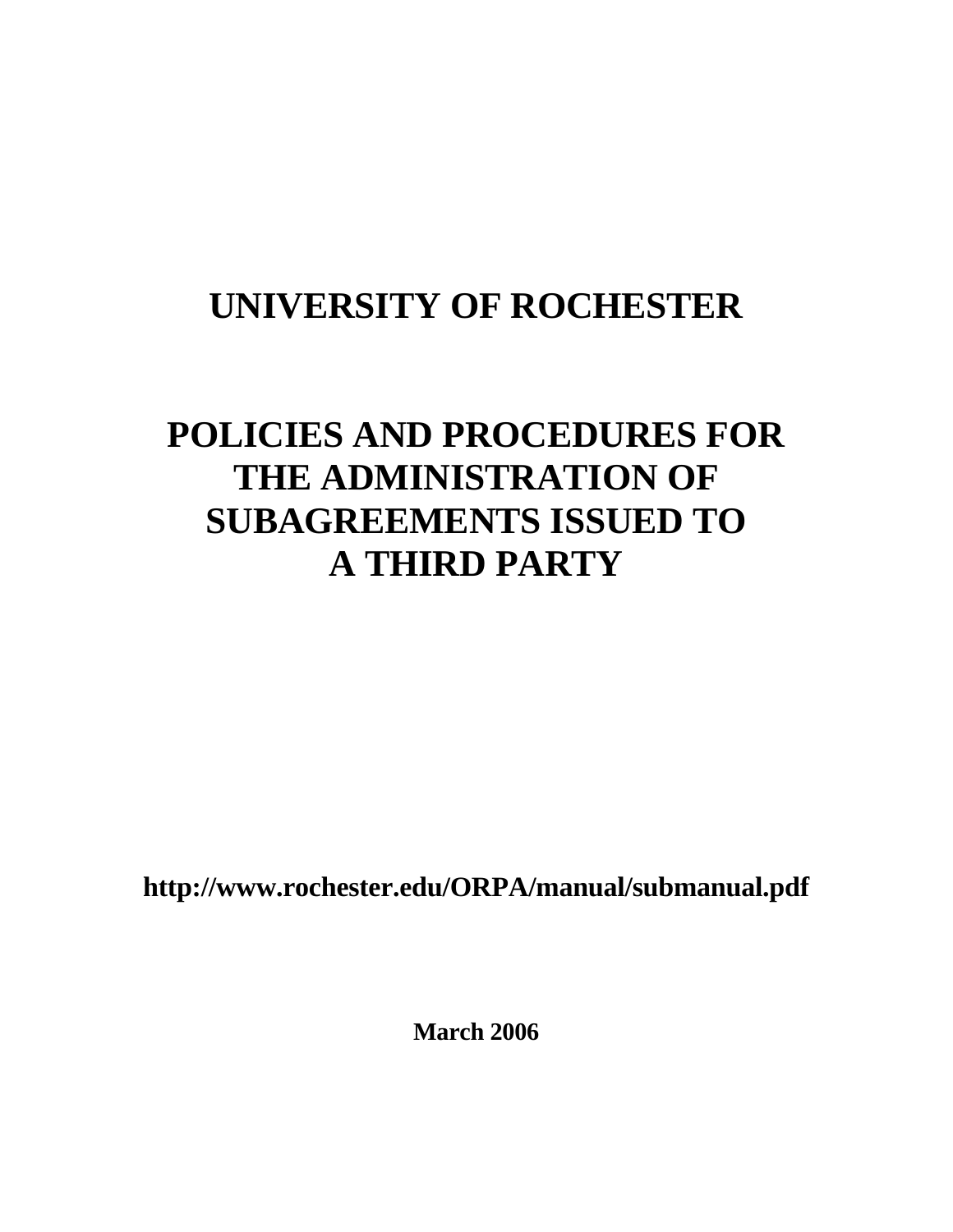# **TABLE OF CONTENTS**

| I.  | <b>DEFINITIONS</b> |                                                                       |     |
|-----|--------------------|-----------------------------------------------------------------------|-----|
|     |                    |                                                                       |     |
|     |                    |                                                                       |     |
|     |                    |                                                                       |     |
| II. |                    | SUBCONTRACTING: PROPOSAL STAGE                                        |     |
|     | A.                 |                                                                       |     |
|     | B.                 |                                                                       |     |
|     | $\mathbf{C}$ .     | Special Requirements for Proposals for Federal Procurement Contract 8 |     |
|     | D.                 |                                                                       |     |
|     | Е.                 |                                                                       | 9   |
| Ш.  |                    | SUBCONTRACTING: AWARD STAGE                                           |     |
|     | A.                 |                                                                       | 10  |
|     | Β.                 |                                                                       | 10  |
|     | C.                 |                                                                       | 11  |
|     | D.                 |                                                                       | -11 |
|     | Е.                 |                                                                       |     |
|     | F.                 |                                                                       |     |
|     |                    | Statement of Work                                                     | 14  |
|     |                    |                                                                       | 14  |
|     |                    |                                                                       |     |
|     |                    |                                                                       |     |
|     |                    |                                                                       | 15  |
|     |                    |                                                                       |     |
|     |                    |                                                                       | 16  |
|     |                    | Intellectual Property: Patents, Inventions, and Copyright 17          |     |
|     |                    |                                                                       |     |
|     | G.                 |                                                                       |     |
|     | Н.                 |                                                                       | 17  |
| IV. |                    | <b>SUBRECIPIENT AGREEMENTS UNDER FEDERAL ASSISTANCE GRANTS -</b>      |     |
|     |                    |                                                                       | 18  |
| V.  |                    | <b>SUBRECIPIENT AGREEMENTS UNDER FEDERAL CONTRACTS 20</b>             |     |
| VI. |                    | <b>SPECIAL CONSIDERATIONS FOR SUBRECIPIENTS</b>                       |     |
|     |                    |                                                                       |     |
|     |                    |                                                                       |     |
|     |                    |                                                                       |     |
|     |                    | D. Special Considerations for Pharmaceuticals Clinical Trials 27      |     |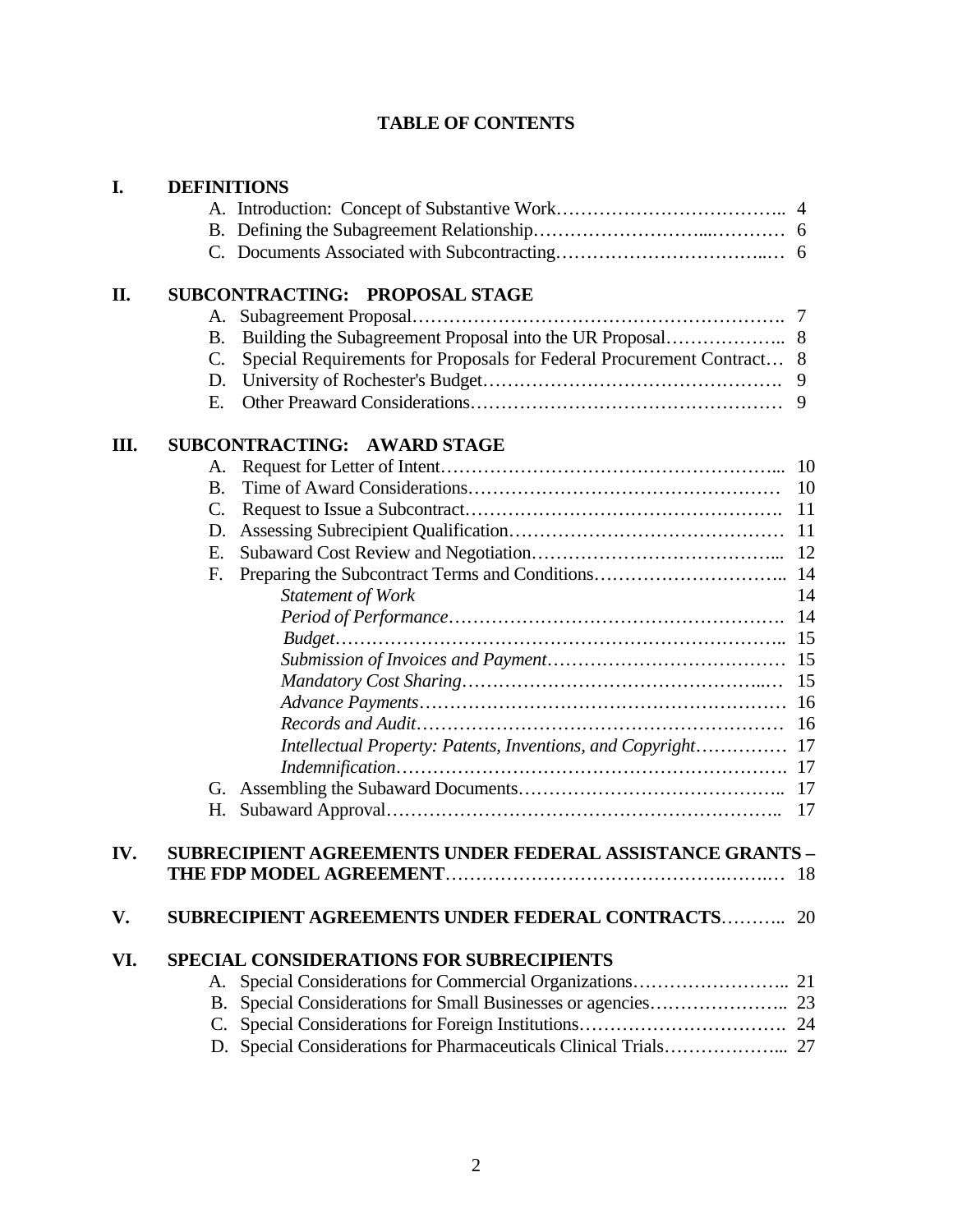| VII. |  | SUBCONTRACTING: POST-AWARD CONSIDERATIONS |  |  |  |
|------|--|-------------------------------------------|--|--|--|
|      |  |                                           |  |  |  |
|      |  |                                           |  |  |  |
|      |  |                                           |  |  |  |
|      |  |                                           |  |  |  |
|      |  |                                           |  |  |  |
|      |  |                                           |  |  |  |
|      |  |                                           |  |  |  |
|      |  |                                           |  |  |  |
|      |  |                                           |  |  |  |
|      |  |                                           |  |  |  |
|      |  |                                           |  |  |  |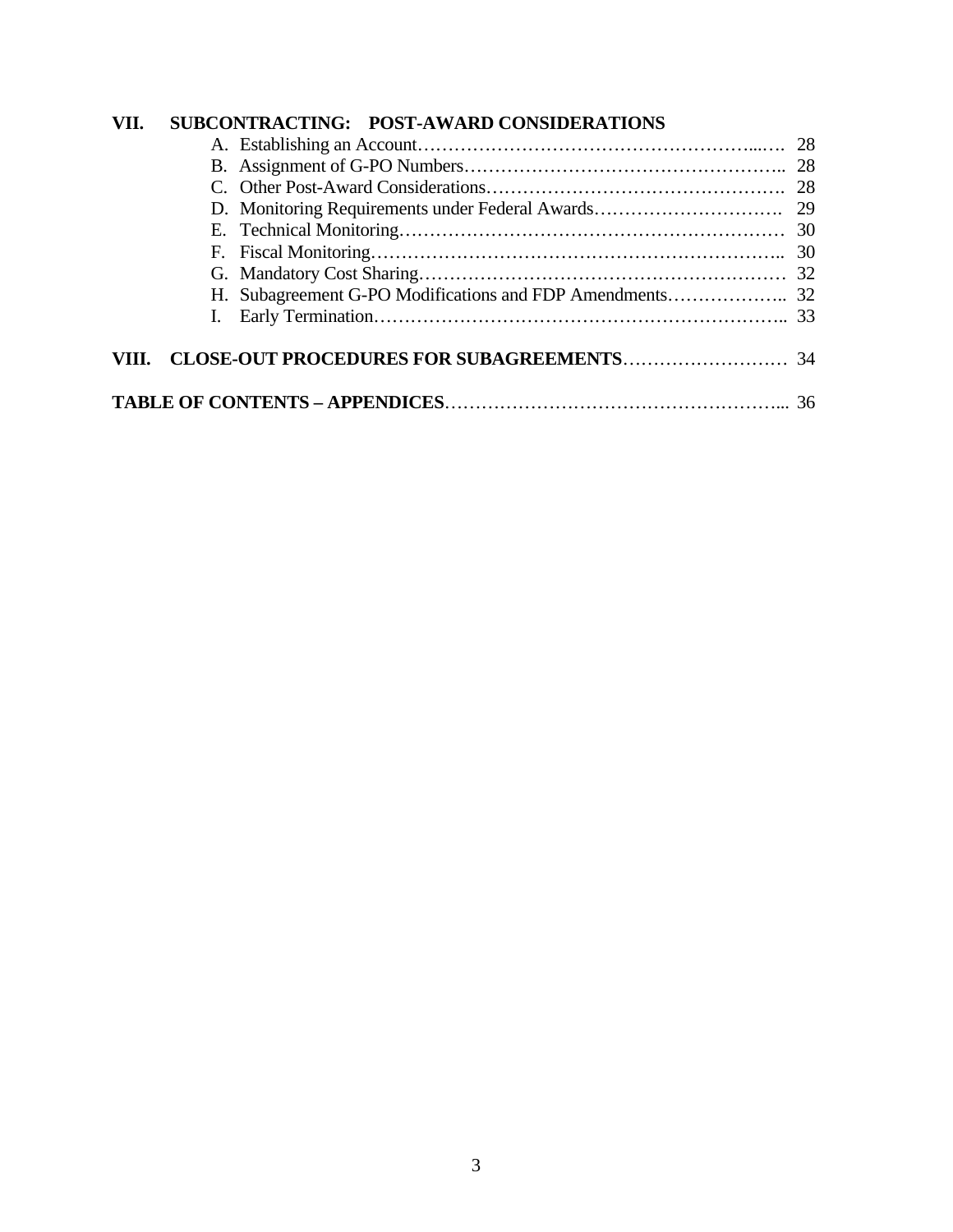# **I. DEFINITIONS**

 For the purposes of this policy, where reference is made to "research" awards, it is defined as all awards (i.e., clinical trials, training grants, etc.) where a subagreement is issued. Similarly, where reference is made to "subagreement", it may refer to subaward, subcontract or consortium agreement, dependent upon the nature of the prime award.

## **A. Introduction: Concept of Substantive Work**

 Sponsored research awards made to the University of Rochester (UR) are generally conducted within the physical boundaries of the UR. On occasion, substantive programmatic work is parceled out to one or several institution(s) that are made responsible for a portion of a project awarded to the UR. The concept of **substantive work conducted by a third party** is defined as follows:

 Project activities that are a primary purpose of the research program which, for whatever reason, are not conducted at the University. These activities constitute a significant portion of the research program and require the leadership and direction of a responsible investigator located at the work site of the cooperating institution.

 Substantive work usually encompasses any one or more of the following: Personnel costs, supplies, equipment, travel and Facilities & Administrative (F&A) costs needed by a third party (i.e., industry, hospital, university) who is performing a portion of a research program under an award made to the UR.

 OMB Circular A-133 also makes a distinction between a subrecipient (substantive work) and a vendor:

 A subrecipient is defined as "any person or government department, agency, establishment, or nonprofit organization that receives financial assistance to carry out a program through a primary recipient or other subrecipient..." A vendor is defined as "an organization providing a recipient or subrecipient with generally required goods or services that are related to the administrative support of the Federal assistance program."

Circular A-133 states (§ \_\_\_.210) that an organization is considered to be a **subrecipient** of a federal award when it:

- $\triangleleft$  determines who is eligible to receive what financial assistance;
- has its performance measured against whether the objectives of the federal program are met;
- has responsibility for programmatic decision-making;
- has responsibility for adherence to applicable federal program compliance responsibilities;
- uses the federal funds to carry out a program of the organization as compared to providing goods or services for a program of the passthrough entity.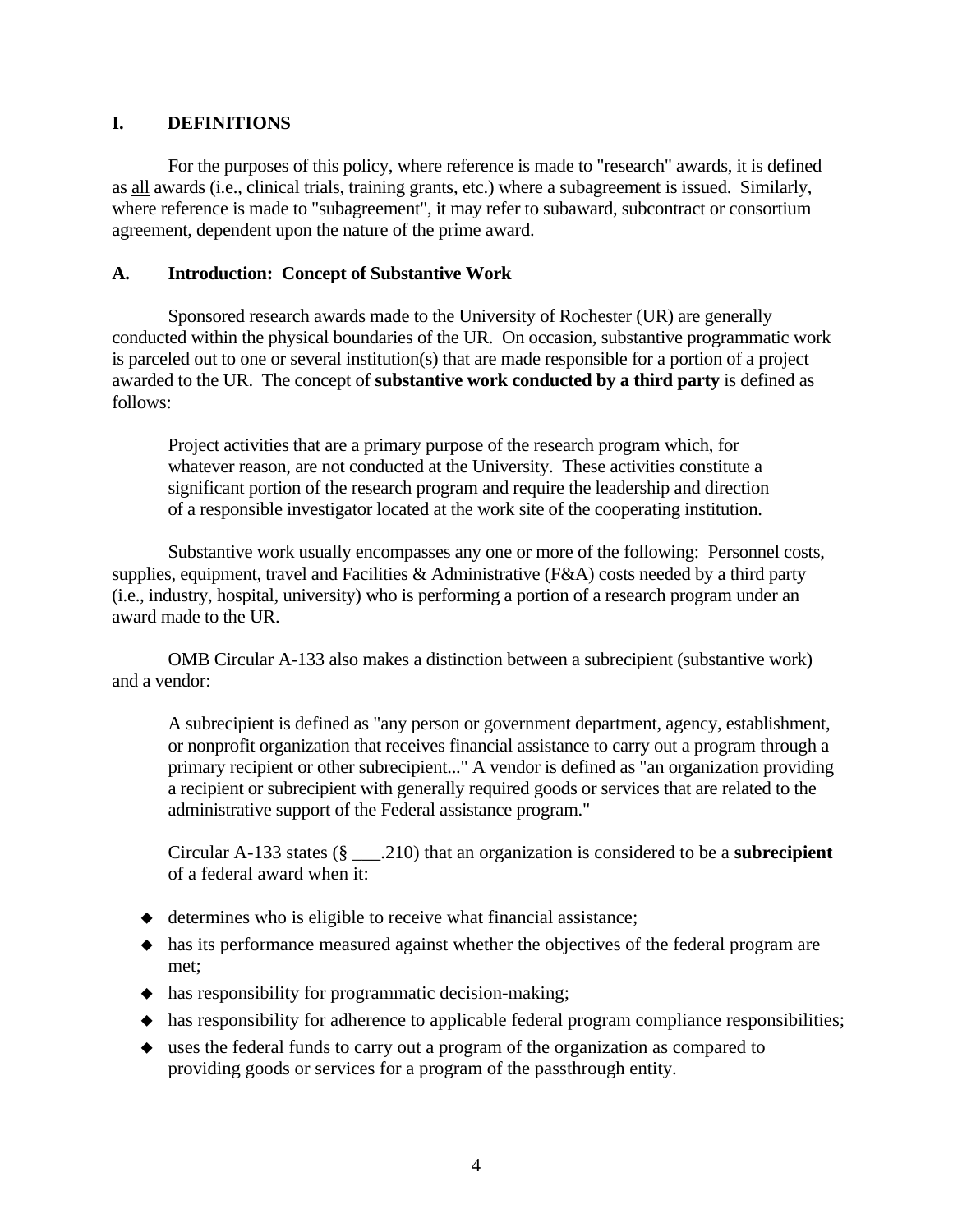Under A-133, an organization is considered to be a **vendor** when it

- provides goods and services within normal business operations;
- provides similar goods and services to many different purchasers;
- $\bullet$  operates in a competitive environment;
- provides goods and services that are ancillary to the operation of the federal program; and
- is not subject to compliance requirements of the federal program.

 Not all of the characteristics need to be or will be present to determine whether the organization is a subrecipient or a vendor, and the circular states that judgment should be used in each case.

 The clear distinction between a subrecipient providing substantive programmatic work and a vendor providing goods and services provides the basis for the decision as to whether ORPA or Corporate Purchasing will issue the agreement. ORPA will only issue agreements for substantive programmatic work.

 This distinction is not always crystal clear. One test that ORPA Research Administrators (RA's) can use to make this distinction is the following:

# **Key Questions to Make the Vendor-Subrecipient Determination**

*Key questions to ask to determine whether the lower-tier organization is a subrecipient are: If the answers are "yes," the relationship probably is with a subrecipient.* 

- Is there an identified investigator at the lower-tier organization? If yes, is he or she a co-investigator on the primary award?
- Is the lower-tier organization free to decide how to carry out the activities requested of it?
- Will there be potentially patentable or copyrightable technology created or reduced to practice from the activities of the lower-tier entity? If yes, does the entity have rights to or the right to file for protection of its technology?
- Are publications anticipated from the lower tier entity? Will individuals at the lowertier organization be co-authors on articles?
- Under federal assistance funding, is the lower-tier organization providing cost sharing or matching funds?

*A key question to ask to determine whether the lower-tier organization is a vendor is: If "yes," the relationship most likely is with a vendor.* 

 Is the activity to be performed a series of repetitive tests or activities requiring little or no discretionary judgment on behalf of the service provider?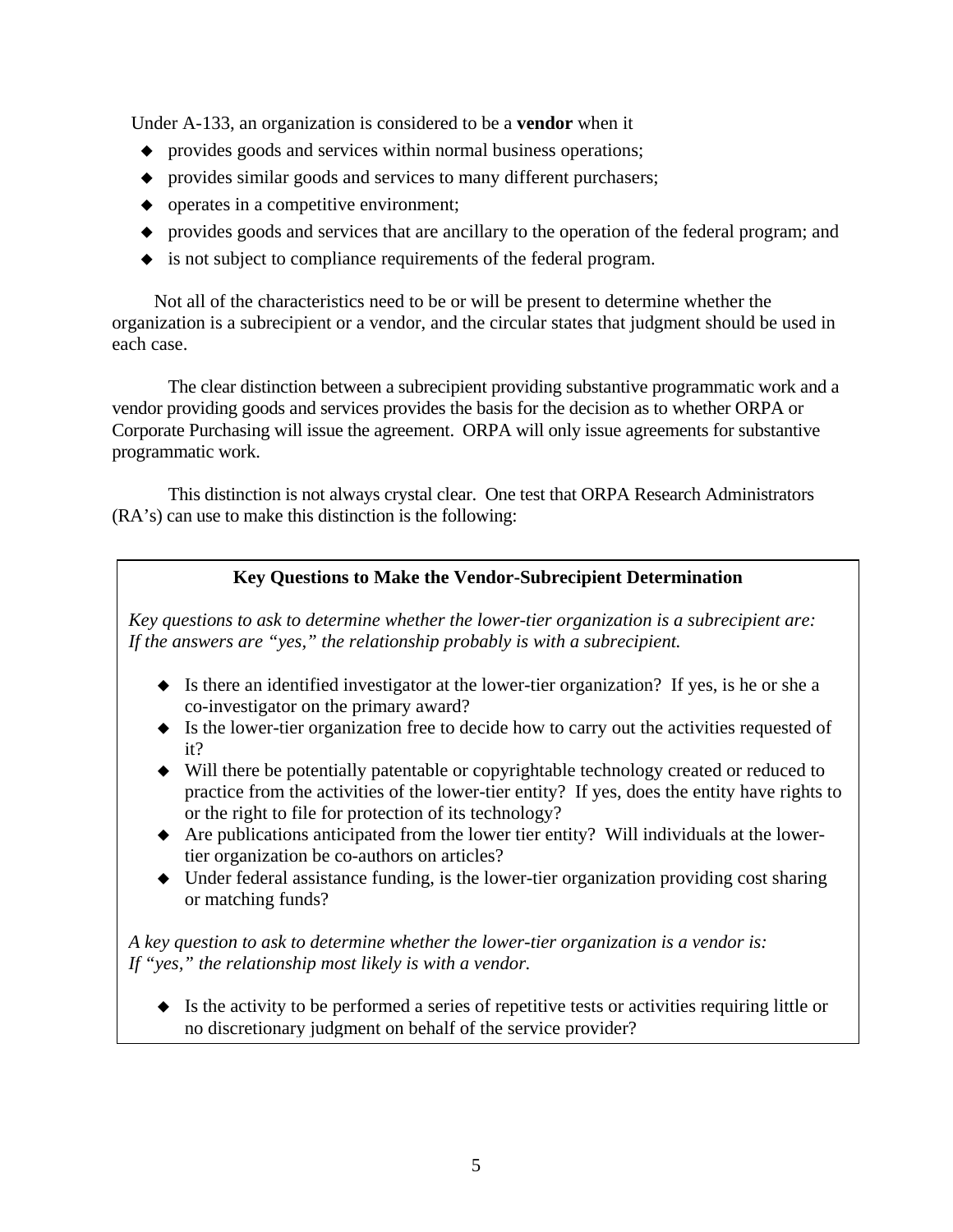#### **B. Defining the Subagreement Relationship**

 The term **prime sponsor** refers to the agency, which makes an award directly to the UR. The **award document** is the official document committing funding received by the UR from the sponsor.

 The document, which formalizes a "third party" relationship with an institution performing substantive work based upon an award made to the UR, is called a **subaward** or **subagreement**. The institution performing work under a subagreement is called the **subrecipient** or **subawardee**. Some sponsors, notably NIH, label the cooperating institution a "consortium", and similarly label the subaward a consortium agreement. While the intent is identical, this policy refers to all consortium agreements as subawards or subcontracts, depending upon the nature of the prime agreement.

 The most commonly used subagreements at the University of Rochester are those that are awarded under federal assistance grants. The UR uses the FDP Model Subaward for most of these situations as the flow-down requirements are clearly delineated in each model, and the standard terms should provide for facilitation in subaward negotiation. The process for issuing the FDP subawards follows in Section IV. For subawards issued under non-FDP terms, the process can be found in Section III. The template terms and conditions for non-FDP subawards of Federal Contracts, some Federal Assistance Grants, NYS Contracts, Foundation and Voluntary Health Organization awards, and Clinical Trials can be found on the shared ORPA h: drive. Case-by-case revisions to any subagreement may be necessary depending upon the terms and conditions negotiated with the UR's prime sponsor and upon the subrecipient organization (e.g., terms for a commercial organization will normally differ from terms to a non-profit, educational institution.) The ORPA Research Administrators are responsible for maintaining and distributing updated versions of standard subaward terms and conditions; these assignments will be made based upon the RA's area of expertise or sponsor liaison responsibilities.

 Activities performed by an individual who is not working under the auspices of an entity, and who is not employed by the UR, are administered through a consulting (services) agreement via a requisition form (See <http://www.rochester.edu/working/hr/policies/pdfpolicies/122.pdf> and <http://www.urmc.rochester.edu/purchasing/PurchaseOrder.cfm#Consultant>). Other purchased services may involve another organizational entity, but may not involve substantive scientific research. For example, a service agreement is appropriate for the performance of repetitive tests or activities requiring little or no discretionary judgment on the part of the service provider. Service agreements are normally handled through Corporate Purchasing by a select buyer.

#### **C. Documents Associated with Subcontracting**

 There are primarily two (2) documents associated with UR subagreements for sponsors OTHER than those issued from federal assistance awards (as these will be issued using the FDP template), although other attachments are usually necessary. These are:

 1) The **G-Purchase Order (G-PO)**. This is a form provided and maintained by ORPA and serves as the face and signatory page for subagreements. Generally this form specifies the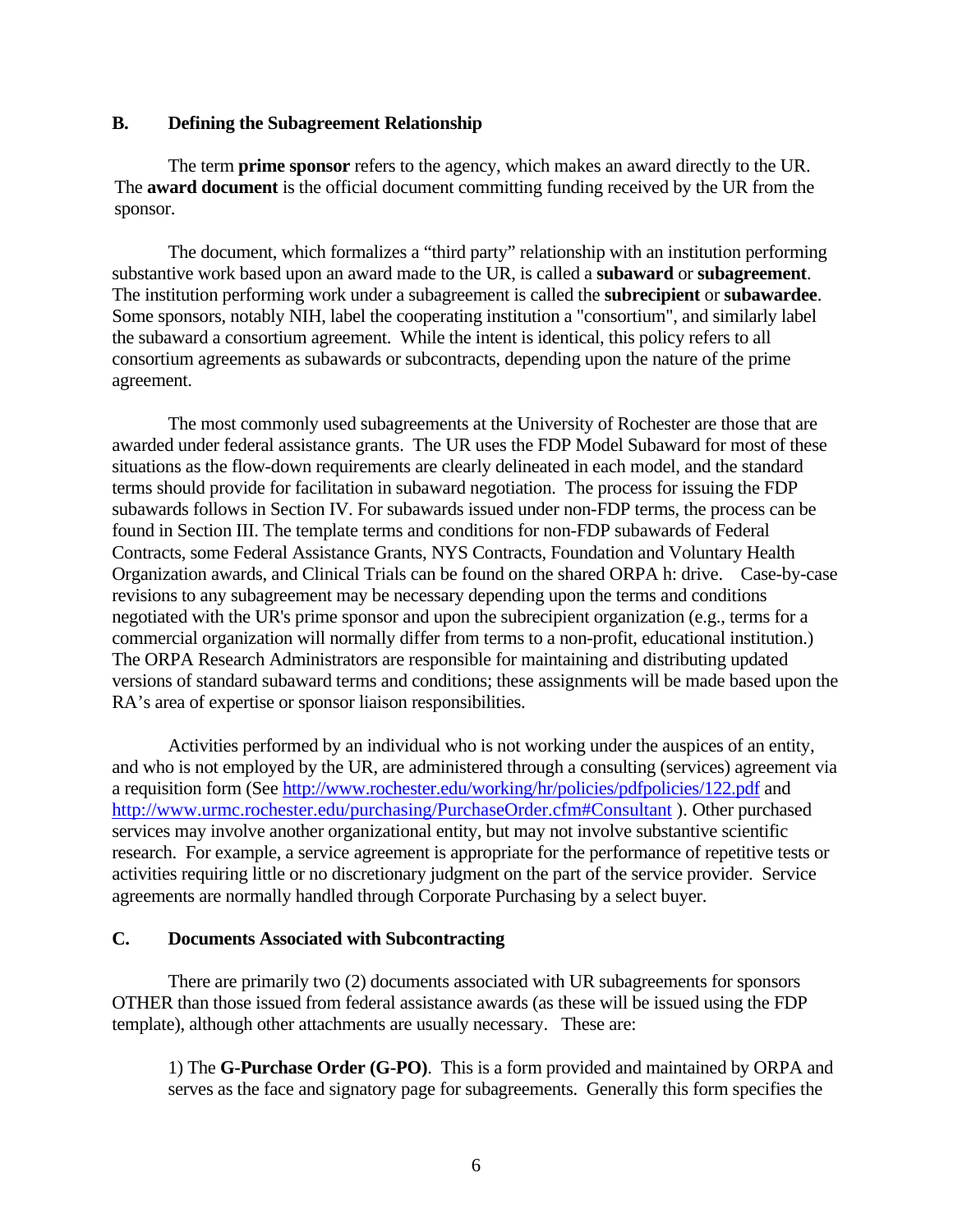dollar threshold and period of performance, and enables the recipient to bill the UR for expenses incurred in a research project. This form also lists all the purchase order attachments, such as the terms and conditions, budget and statement of work. Signature by both parties on this page indicates agreement and acceptance of the subagreement.

 2) The **Terms and Conditions** of the subagreement. These include both the sponsor requirements imposed upon the UR as well as requirements imposed by UR. As indicated previously, sample terms and conditions for various prime awards are attached, however, the Research Administrators are responsible for modifying the terms as necessary.

 As indicated, the G-PO may attach other documents such as a statement of work, protocol or budget. Further discussion on the G-PO subagreement format is provided in Section III.

#### **The FDP Template comprises the documents associated with subawards issued from Federal assistance funding. The process for FDP subawards is located in Section IV.**

## **II. SUBCONTRACTING: PROPOSAL STAGE**

#### **A. Subagreement Proposal**

 The subagreement proposal includes, at a minimum, the statement of work, the project budget, and the written evidence that an authorized organizational official has endorsed the subrecipient's proposal. Additional documents might include a resources/facilities page, checklist page, biosketch, other support, and a signed face page.

 It is the responsibility of the UR principal investigator (PI) to discuss and negotiate the scope of work to be performed by the subrecipient. The subrecipient submits a statement of work or subagreement proposal that outlines the procedures and methods to be employed in accordance with the goals of the project proposed by the UR PI. The statement of work should be submitted to the UR PI well in advance of the agency deadline to allow for review and negotiation. If the subagreement involves human or animal work, appropriate subrecipient approvals should be included in the proposal if required. Many sponsors have now initiated Just In Time processes whereby regulatory approvals are only sought upon a favorable proposal score or upon agency request.

 A budget is also submitted which includes appropriate salaries, fringe benefits, supplies, travel, equipment, and other direct costs as well as appropriate F&A costs that are needed to perform the discrete aspect of research that the subrecipient has been called upon to perform. It is also the responsibility of the UR PI to evaluate the proposed budget for cost and price reasonableness against the proposed statement of work. The subcontracting institution's designated business representative who is authorized to commit the institution's resources should sign the subagreement proposal. This signature can be provided in several formats, including a signed copy of the agency cover page, a signed budget page, a letter of commitment, an email or an electronic submission.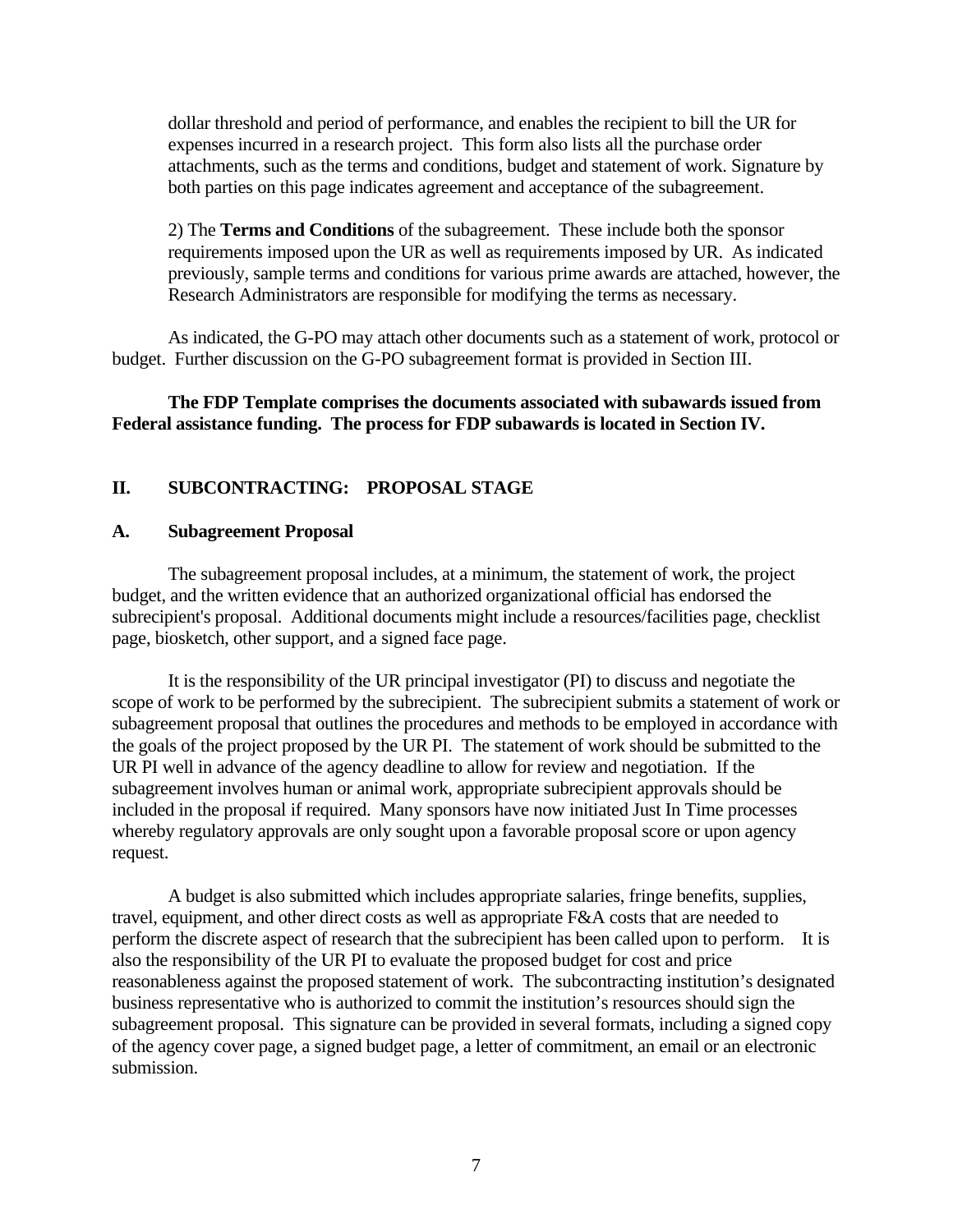Just as it is the responsibility of the PI to discuss and negotiate the scope of work and assess the budget, it is also the PI's responsibility to assure that there is no conflict of interest in subcontracting to a third party. (See the HR policy on conflict of interest [http://www.rochester.edu/working/hr/policies/pdfpolicies/113.pdf,](http://www.rochester.edu/working/hr/policies/pdfpolicies/113.pdf) the Faculty Policy on Conflict of Interest and Commitment<http://www.rochester.edu/ORPA/policies/coipolicy.pdf> and the University's Code of Conduct<http://www.rochester.edu/working/codeofconduct/>).

# **B. Building the Subagreement Proposal into the UR Proposal**

 At the time of University sign-off (preferably earlier), ORPA reviews the subagreement portion of the University proposal to ensure that the applicable items discussed above have been incorporated. The subcontractor's budget should be reviewed by ORPA and costs must be determined to be appropriate and reasonable. If submitted under a federal program, subrecipient F&A should be budgeted in accordance with the "fixed for the life of the award" principle. It may be necessary to clarify costs or other items with the subcontractor business official. The first step, of course, is to discuss questions concerning a subagreement with the UR PI or representative.

## **In summary, the following documents may be requested for submission to the sponsor in the UR proposal on behalf of the subrecipient:**

- 1) cover page, authorized signature or intent letter (see note below NIH no longer requires this) $<sup>1</sup>$  $<sup>1</sup>$  $<sup>1</sup>$ </sup>
- 2) statement of work, (may be incorporated into the proposal)

1

- 3) approved detailed budget, not required to submit to NIH for a modular proposal, but ORPA requires a budget for review
- 4) resources page, biosketch, checklist, other support pages (if required)

# **C. Special Requirements for Proposals for Federal Procurement Contracts**

 Subcontract proposals submitted in response to a federal procurement services request (e.g., a contract) will have additional requirements at the proposal stage. The UR RA should ensure that the proposal is accompanied by a completed Contract Pricing Proposal Cover Sheet (Standard Form 1411). This form should be submitted to the sponsor along with the prime recipient's complete proposal; it may also be required at the "best and final" offer stage when a revised budget and/or scope of work have been negotiated with the sponsor. The SF 1411 is found at [Appendix A](http://www.rochester.edu/ORPA/manual/AppendixAsf1411.pdf) or at [http://www.usaid.gov/procurement\\_bus\\_opp/procurement/forms/1411.](http://www.usaid.gov/procurement_bus_opp/procurement/forms/1411) The UR PI and Research Administrator should review the Request for Proposal (RFP) or Request

<span id="page-7-0"></span><sup>&</sup>lt;sup>1</sup> NIH, for instance states, "The signature of the authorized organizational official on the Face Page signifies that the applicant and all proposed consortium participants understand and agree to the following statement: The appropriate programmatic and administrative personnel of each organization involved in this grant application are aware of the NIH consortium agreement policy and are prepared to establish the necessary inter-organizational agreement(s) consistent with that policy. **A separate statement is no longer required."**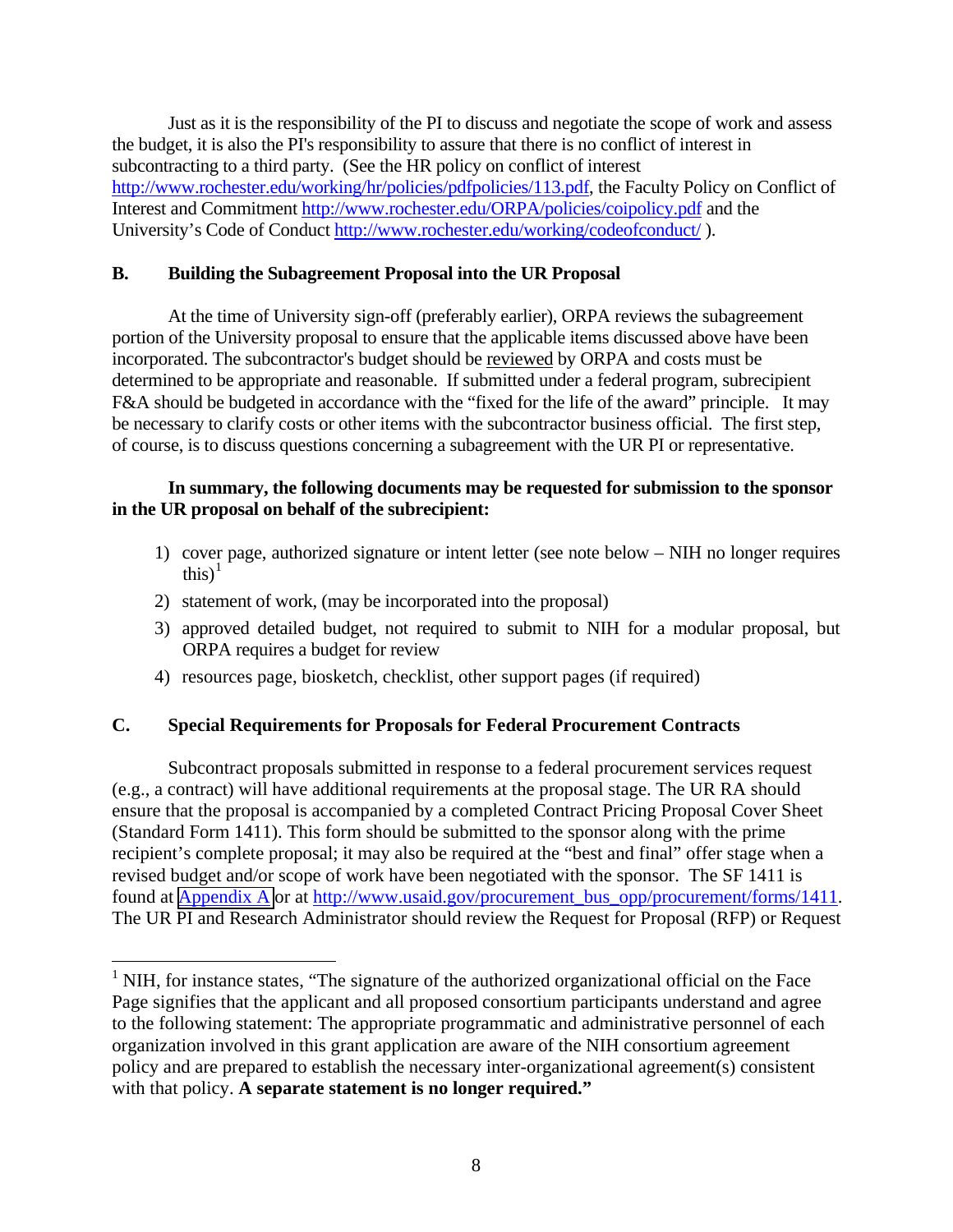for Quote (RFQ) carefully to identify additional requirements, such as completed Representations and Certifications, or a Small Business Subcontracting Plan (i.e., Subcontracting Report for Individual Contracts) if the proposed recipient's costs exceed \$500,000. With some RFP's the Small Business Subcontracting Plan may only be required at the time of "best and final offer". The UR also should review the subcontractor's budget to be sure it includes all additional required information, such as the basis for proposing labor costs, fringe benefits, equipment, and materials. For proposals resulting in federal contracts, the UR should obtain and submit appropriate F&A and fringe benefit negotiation agreements for proposed subrecipients to the sponsor at the time of proposal.

## **IMPORTANT:**

It is critical to communicate to participating UR investigators that additional time may be required to assemble and review proposals involving subcontractors in response to an RFP or RFQ, and all subcontractors' materials should be obtained well before the deadline.

# **D. University of Rochester's Budget**

 Subcontractor costs are included in the UR budget as a direct cost to the UR. When estimating UR F&A costs, exclude that portion of each subagreement contained in the proposal that exceeds \$25,000, as required by OMB Circular A-21. Normally F&A costs should only be applied to the first \$25,000 of each subagreement issued under any government-sponsored prime award regardless of the number of budget periods involved during performance. Subcontracts budgeted on awards that assess UR F&A on a Total Direct Cost (TDC) basis (e.g. industry or foundation awards) are subject to UR F&A on the full amount of the subaward, not just on the first 25K. Any waiver of the UR F&A costs on the subagreement cost requires the approval of the appropriate Dean's office.

 UR will assess indirects on the first \$25,000 of each subcontract on all new grants, including competing renewal grants. Each new project period will generate a new account and subaward PO number and once again, the assessment of the UR indirects on the first \$25,000 of each subcontract. For projects that require a new account and a new PO number on an annual basis, the UR will not assess indirects on the first \$25,000 each year because the accounts are all part of the same project period.

## **E. Other Preaward Considerations**

As noted below, there may be other special preaward considerations to ensure that the expectations of all parties are clear and that there will be no surprises at award stage. Some of these considerations are:

- $\blacklozenge$  If the subrecipient is a DOE federal lab, a foreign site or a small business, have all parties agreed that an advance payment may be necessary in order to initiate the subrecipient's work, and has the department or school/college agreed to provide this advance?
- If the proposal is in response to a NSF GOALI application, has the ORPA RA included and negotiated an Intellectual Property Agreement with the small business subrecipient?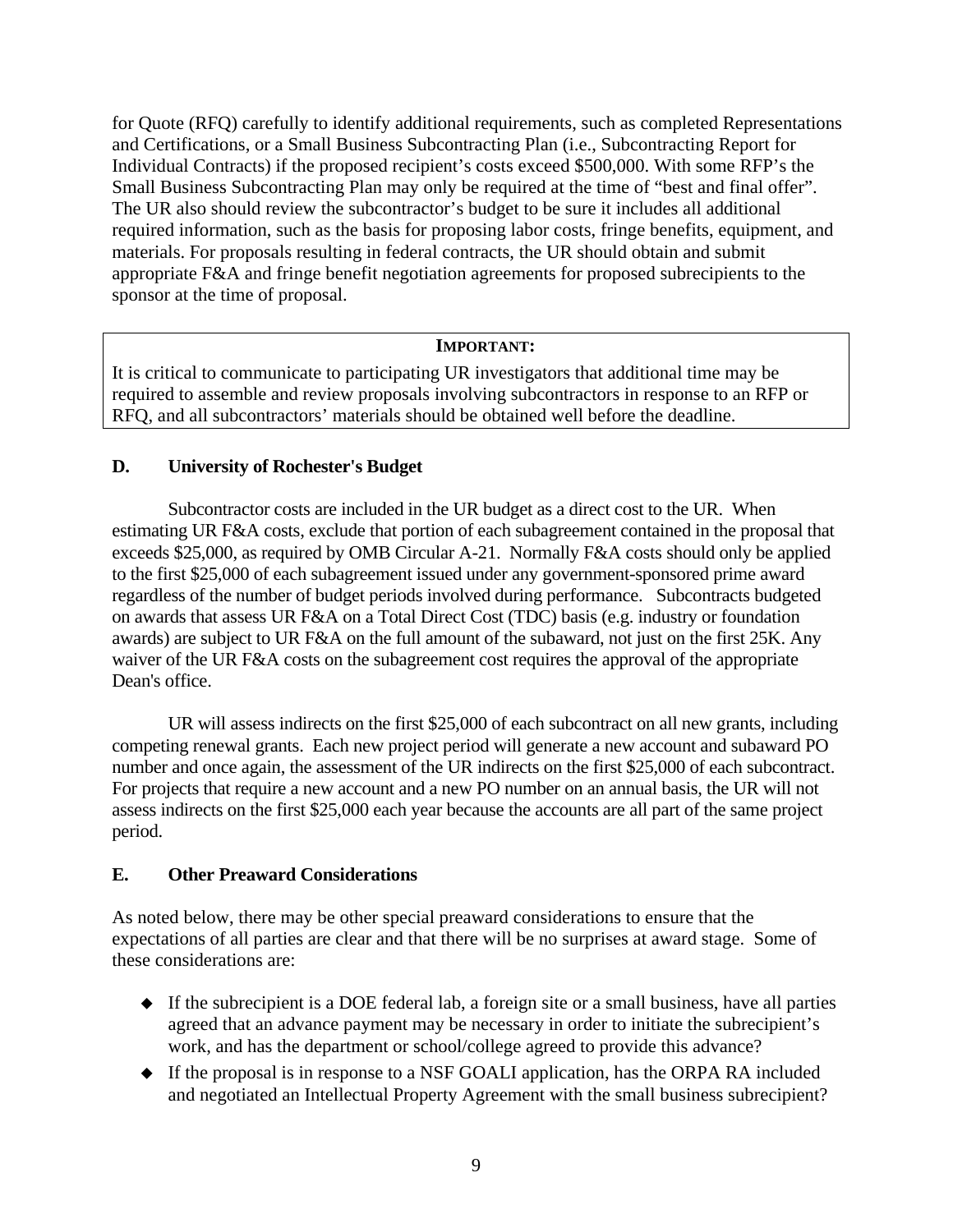- If the subagreement will be with a commercial entity that does not allow for inspection of records or itemization of costs does the proposal allow for the costs of an assist audit?
- $\bullet$  If the subagreement will be with a foreign developing country, does the proposal allow for the costs of an assist audit?
- For commercial subrecipients, any fixed fee or claimed Facilities Capital Cost of Money (FCCOM) must be included in the budget proposal. The sponsor's requirements will specify whether fixed fee is an allowable cost. NIH, for instance, does not allow profit or fee to commercial organizations, except under the Small Business Innovation Research (SBIR) and Small Business Technology Transfer Programs (STTR).
- If the subrecipient proposes mandatory cost sharing or matching as a component of the budget under an assistance award, the ORPA Research Administrators should take special precautions to ascertain whether an authorized official of the subrecipient approved the mandatory cost sharing or matching and that these costs are allowable under the prime sponsor's requirements. The ORPA RA is encouraged to use the Pre-Award  $3<sup>rd</sup>$ Party Cost Sharing Form for this purpose that is attached in [Appendix B.](http://www.rochester.edu/ORPA/manual/AppendixBpreawardThirdPartycs.pdf)

# **III. SUBCONTRACTING: AWARD STAGE**

# **A. Request for Letter of Intent**

 It is possible that the prime award document to the UR is delayed; the subrecipient will seek some assurance that a subaward will be forthcoming. ORPA RA's should be very careful in offering any such assurance to a subrecipient. While it is acceptable to indicate the start date and estimated budget for the subrecipient, a written letter of intent should clearly indicate that preaward spending is at the risk of the collaborating site.

# **B. Time of Award Considerations**

When UR receives notice of an award, if applicable, the ORPA RA needs to ascertain whether the sponsor approved the subrecipient agreement and, if so, whether any changes were made. Some sponsors will require the prime recipient to obtain the sponsor's formal written approval before it transfers a significant portion of the work to another organization, as this may be an indication of a change in the scope of work. If the sponsor already has approved the subrecipient in the normal course of proposal review and acceptance, no additional approval is required in most instances. (This is not true in the case of subcontracts from procurement awards).

When it appears likely that an award will be funded, some federal and non-federal sponsors require recipients to submit additional documentation. This documentation could include revised or detailed budgets, current and pending support statements for the investigators, and required assurances and certifications. For example, additional assurances may include necessary approvals for human subjects or animal research. The UR department or unit is responsible for ensuring that these assurances have been obtained and forwarded to the ORPA RA from the subrecipient. Similarly, if a subrecipient has transferred substantive work to a lower-tier organization, the subrecipient is responsible for obtaining assurances from that lower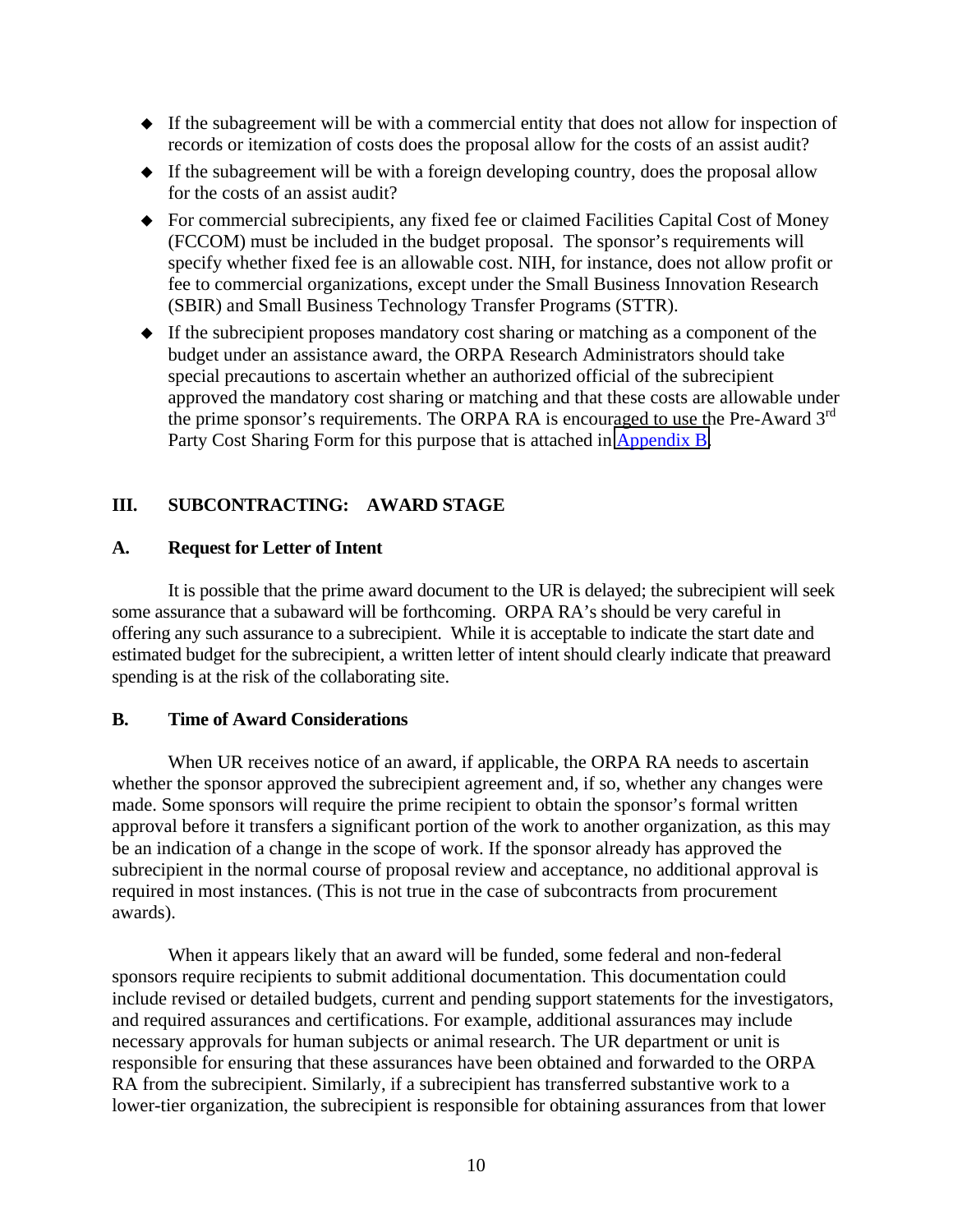tier. In addition, other UR Compliance Offices (such as RSRB or UCAR) may be required to review the protocol and provide approval or a secondary review.

Of particular note is the Public Health Service's (PHS) education requirements regarding protections in human research. Prior to the award of funds for competing applications or contract proposals, investigators must provide a description of the education completed in the protection of human subjects for each individual identified as "key personnel." The UR department or unit must obtain this description, which is certified by an authorized official, from any subrecipient conducting human subjects research on UR's behalf.

# **C. Request to Issue a Subcontract**

 When the UR receives its prime award from the sponsoring agency, it is necessary to establish a subagreement with the subcontracting institution. While it is ORPA's responsibility to prepare the subagreement documents, ORPA needs to receive verification and approval from the PI to release the subagreement. ORPA also requires verification that the PI has evaluated the subrecipient's cost proposal. This is done via a Request to Issue a Subcontract form, ORPA Form No. 122 (see [Appendix C](http://www.rochester.edu/ORPA/manual/AppendixCRequestSubagreementForm122.pdf) or [http://www.rochester.edu/ORPA/Forms/reqsub.pdf\)](http://www.rochester.edu/ORPA/Forms/reqsub.pdf). The information contained in that request is important for ORPA's determination and for audit purposes. ORPA will not issue a subagreement without a completed request. This request must be completed for the first year ONLY. When the non-competing yearly award is issued from the prime sponsor, the ORPA Support Staff will contact the department to obtain a budget and updated statements of work (if necessary) for the ongoing and continuing subrecipient agreements. However, if ORPA forgets to do so, it is the department's responsibility to ensure that their subagreements are updated to reflect ongoing activities and provide ORPA with a request to amend the subagreement to include additional time and/or funds.

## **D. Assessing Subrecipient Qualification**

 To assure that the UR is subcontracting to an organization qualified to receive Federal funds, ORPA will request that all small, unknown businesses, clinics and organizations receiving a subcontract over \$25,000 complete a Pre-Qualifying Questionnaire prior to issuing the subcontract. Typically, these are done with these types of organizations who have never been a UR subrecipient before. This questionnaire ([Appendix D\)](http://www.rochester.edu/ORPA/manual/AppendixDprequalifyingQuestionnaire.pdf) addresses the capabilities of the subrecipient's internal control systems.

The ORPA RA is responsible for assuring that the questionnaire is completed. Any concerns regarding the responses to the questionnaire (individually or in the aggregate) should be brought to the attention of the Director of the Office of Research Accounting and Costing Standards (ORACS) and Office of University Audit. These offices will advise regarding how the risk associated with the responses might be mitigated (including proposed risk mitigation actions for either the potential subrecipient, the UR, or both entities). These offices may communicate directly with the potential subrecipient and/or the associated UR department (with the prime award) during the advisement process. Depending on the nature of any proposed risk-mitigation actions and the deemed amount of residual risk, the ORPA RA, the Director of ORACS and the associated UR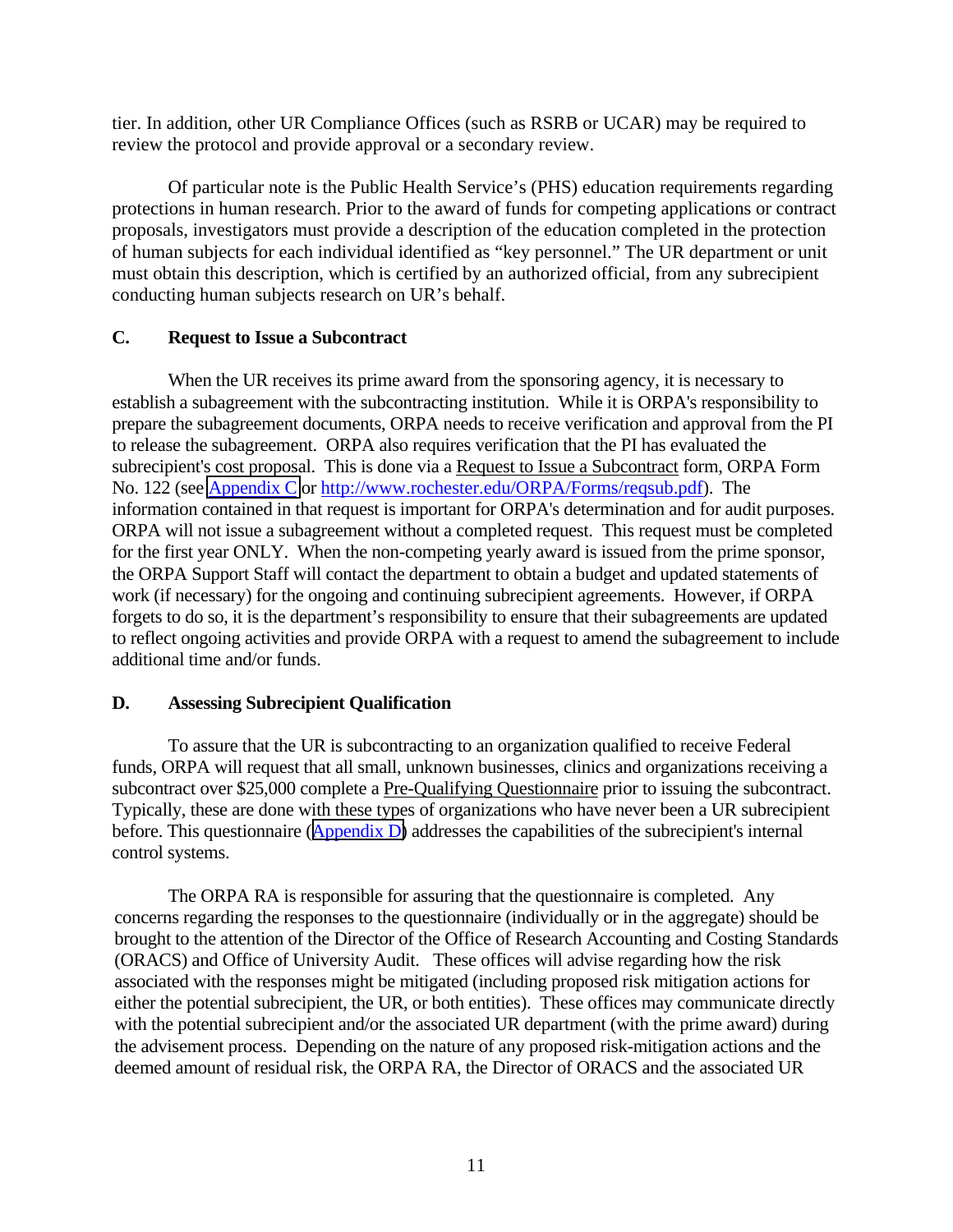department will need to apply professional judgment in deciding whether or not to issue the subcontract.

 The pre-qualifying review is not required for subrecipients funded from non-federal clinical trials where payment is made on a per patient basis.

# **E. Subaward Cost Review and Negotiation**

Under Assistance Funding:

 An additional cost analysis is NOT required for subcontracts under assistance funding. As the FDP Statement on Subawards says, "The level of documentation concerning the issuance of subawards should be consistent with good management practices." If the subcontract has been reviewed and approved in the normal course of institutional review, peer review, and agency review, additional documentation on sole source selection and cost reasonableness is NOT required.

 ORPA will request verification of the subrecipient's F&A rate for the **initial year** of the subagreement in the following ways:

- ¾ For institutions not covered by OMB Circular A-133, ORPA will request certification of the rate and fringe benefits and will forward to ORACS.
- $\triangleright$  Like the UR, subrecipients under federal awards are subject to the A-21 requirement that F&A is fixed for the life of the award. Normally, the F&A rate of the subrecipient should not change during the project period, unless a varying rate per year was predetermined at the time of award issuance. Subrecipients may always request less than their federally approved rate. Provided that subrecipients certify charges on its invoice, and provided that ORACS can recalculate the F&A rate used in preparation of invoices to the rate submitted on the budget, no further verification will be required.

Under Contract Funding:

 $\overline{a}$ 

There is a different standard for cost review for subcontracts issued from federal contract awards  $2$ . It is important to remember that a subcontract relationship and associated agreement resulting from federal procurement contracts are subject to both the procurement standards of OMB Circular A-110 and the Federal Acquisition Regulations (FAR) (and its supplements when applicable). As such, these subcontractors are subject to the standards of "open and free competition" and sole source justification and documentation. This requirement is documented by the PI on the Request to Issue A Subcontract Form.

<span id="page-11-0"></span><sup>&</sup>lt;sup>2</sup> Refer to FAR Parts 44.201-1 and 44.201-2 for the consent criteria for subcontracts and to FAR Parts 15.805-2 and 15.805-3 for the criteria used in price and cost analysis.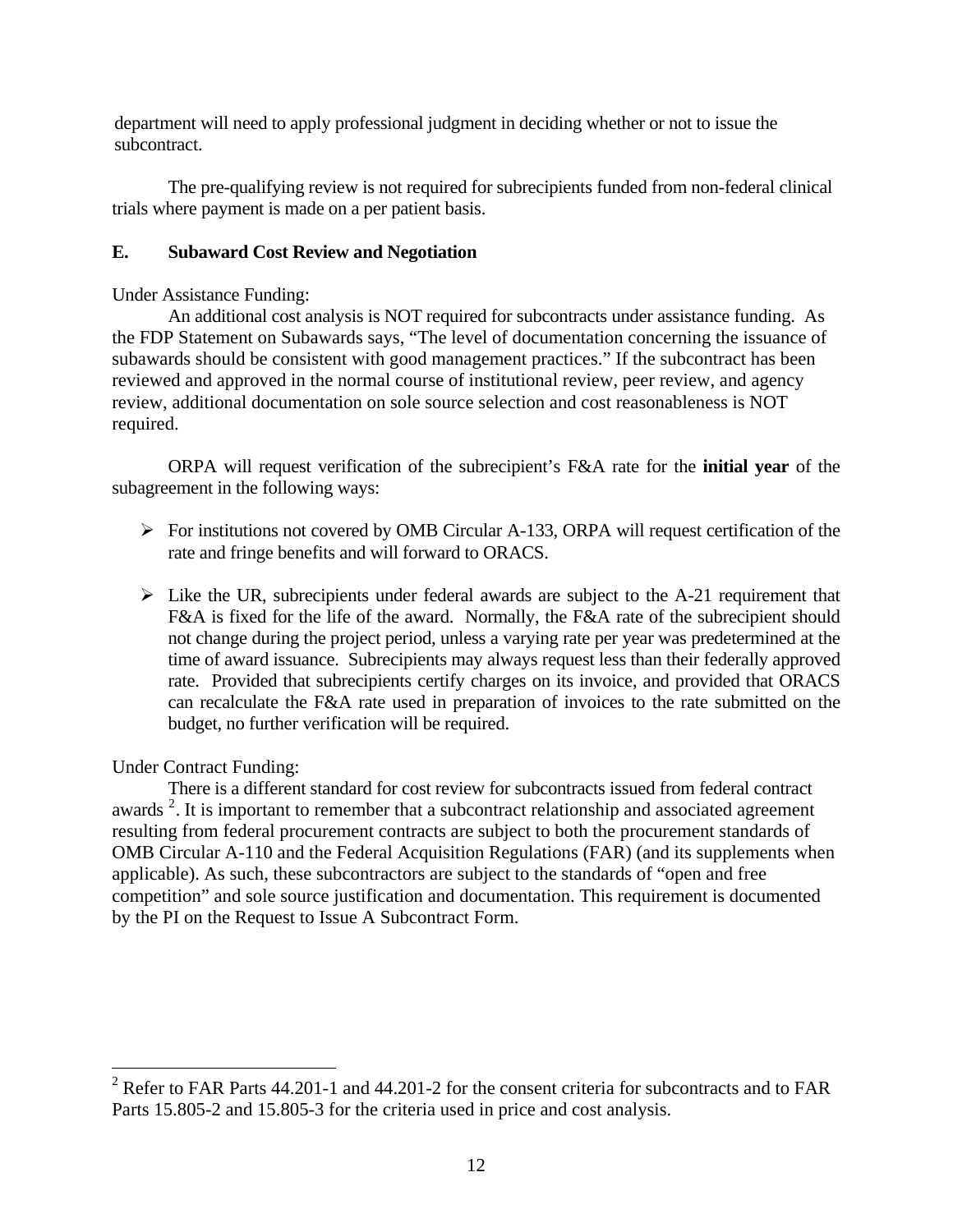#### **IMPORTANT:**

Even if the approved technical and cost proposal identifies the subrecipient, do not take it for granted that the agency will not require additional action in order to issue the subcontract

The FAR clause governing subcontracting (52.244-2) does not automatically eliminate the requirement for federal sponsor consent of subcontracts listed in the UR's budget. This FAR citation (listed in the General Contract Clauses section of the contract) should state clearly any advance understandings with respect to subcontract approval requirements. These understandings generally are noted in the main section of the contract (sometimes referred to as the Schedule). RA's should ensure that the contract clearly indicates that approval has been obtained for all subcontracts identified in the cost proposal. This clarifying provision in the contract could read as follows:

#### *Sample Provision*

*Approval for subcontracting or transfer of substantive program performance under this Contract is required for subcontracts that have not been itemized in the approved budget.* 

In accordance with both OMB Circular A-110 and the FAR, a formal cost and price analysis MUST be completed for each procurement subcontract award prior to issuance. Often, the federal agency will conduct a pre-award audit that will entail review of each subrecipient. The RA may use this documentation during the cost and price analysis. The internal Subagreement Information Sheet ([Appendix E\)](http://www.rochester.edu/ORPA/manual/AppendixEsubInfoCostAnalysis.pdf) is utilized by the RA to document the degree of cost evaluation performed. Regardless of the level of the subcontract, the cost and price analysis must be documented and placed in the subcontract file.

 If the subcontract is less than \$100,000 and we have had successful prior experience with the subcontractor, the RA performs a desk review and the Information Sheet/Cost Analysis is documented accordingly. If the subcontract value is over \$100,000, the subcontractor may be required to provide detailed pricing support data to ORPA where costs are not adequately defined or justified. Cost verification should include, at a minimum, copies of all applicable rates, verification of salary, and verification of equipment cost for large equipment items. Note that some commercial organizations are unwilling to provide copies of rate agreements to non-government agencies. For those commercial entities that are government contractors, certification on their approved budget is sufficient.

 Finally, the subcontractor is required to submit a Certificate of Current Cost or Pricing Data (provided in [Appendix F o](http://www.rochester.edu/ORPA/manual/AppendixFCertificateCurrentCostPricingData.pdf)r can be found at [http://www4.od.nih.gov/ocm/contracts/rfps/nih1397.htm\)](http://www4.od.nih.gov/ocm/contracts/rfps/nih1397.htm) to the UR if the subcontract exceeds \$100,000, or for DOD and NASA, if the subcontract exceeds \$500,000.

If the subcontract is expected to exceed certain dollar thresholds, then other requirements also apply. If the subcontractor's expenditures are expected to exceed \$500,000, the Small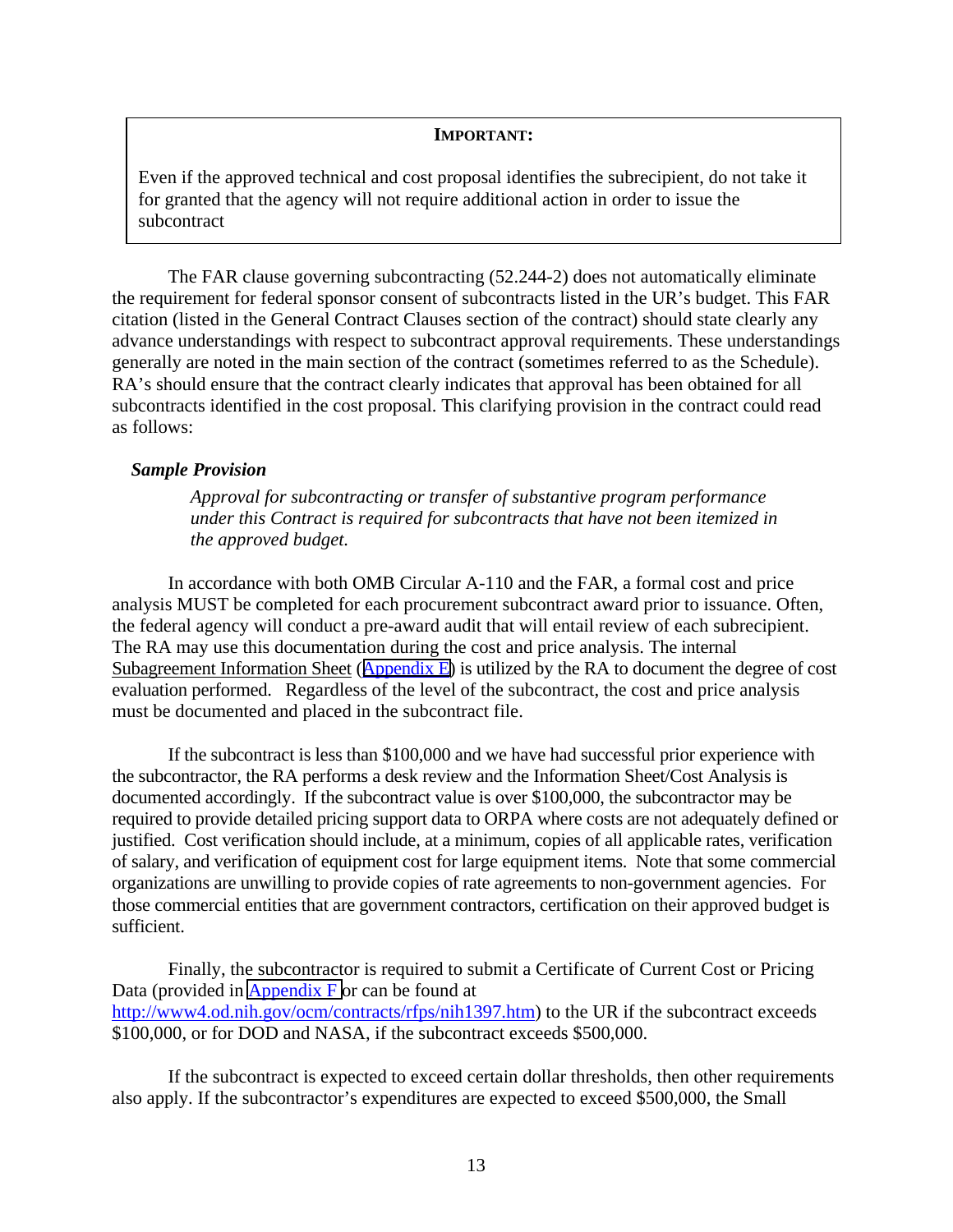Business Subcontracting Plan will need to be finalized, and if necessary, accepted by the federal agency sponsor prior to award. Similarly, if the subcontract is expected to exceed \$10 Million, the subcontractor will need to submit documentation in order to receive clearance from the sponsor's contracting officer that the proposed subcontract is in compliance with Equal Employment Opportunity (EEO) requirements<sup>3</sup>.

## **F. Preparing the Subcontract Terms and Conditions**

The subrecipient agreement serves many purposes:

- (1) It serves as the legal, binding document that states the rights and responsibilities of both parties.
- (2) It protects the interest of the sponsor and the prime recipient and "flows-down" all necessary requirements, certifications, and assurances required by the sponsor.
- (3) It demonstrates to the sponsor that the prime recipient (UR) has acted on its behalf and is demonstrating proper stewardship.

This Section discusses some of the problematic primary provisions found in a subrecipient agreement; however, these provisions are not exclusive, and ORPA RA's should check sponsor requirements carefully to ensure that the agreement contains all necessary provisions. Standard templates can be found on the ORPA H: drive as noted above.

## *Statement of Work*

One of the most critical components of the subrecipient agreement is the description of the work that the UR expects and requires from the subrecipient. An inadequately prepared statement of work may lead to dispute or disagreement between the UR and the collaborating entity. The statement of work should be accurate and concise as to what, when, and if appropriate, how, the UR expects the subrecipient to accomplish the tasks. Because of the importance of this contract provision, it generally is not advisable to simply reference the approved proposal or budget justification, unless the subrecipient's responsibilities are clearly delineated and the research aims have not been changed or reduced during the sponsor's review process.

## *Period of Performance*

For obvious reasons, the subrecipient period of performance can never be longer than that accorded to the UR. Periods of performance are normally awarded on a 12 month budget period cycle, however, the RA in collaboration with the department, may award a longer budget period (e.g., for NSF grants that are fully funded for 3 years, or other incremental funding not awarded on an annual basis.)

 $3$  Requirements for pre-award clearances for contracts and subcontracts of \$10,000,000 or more are found at FAR 22.805.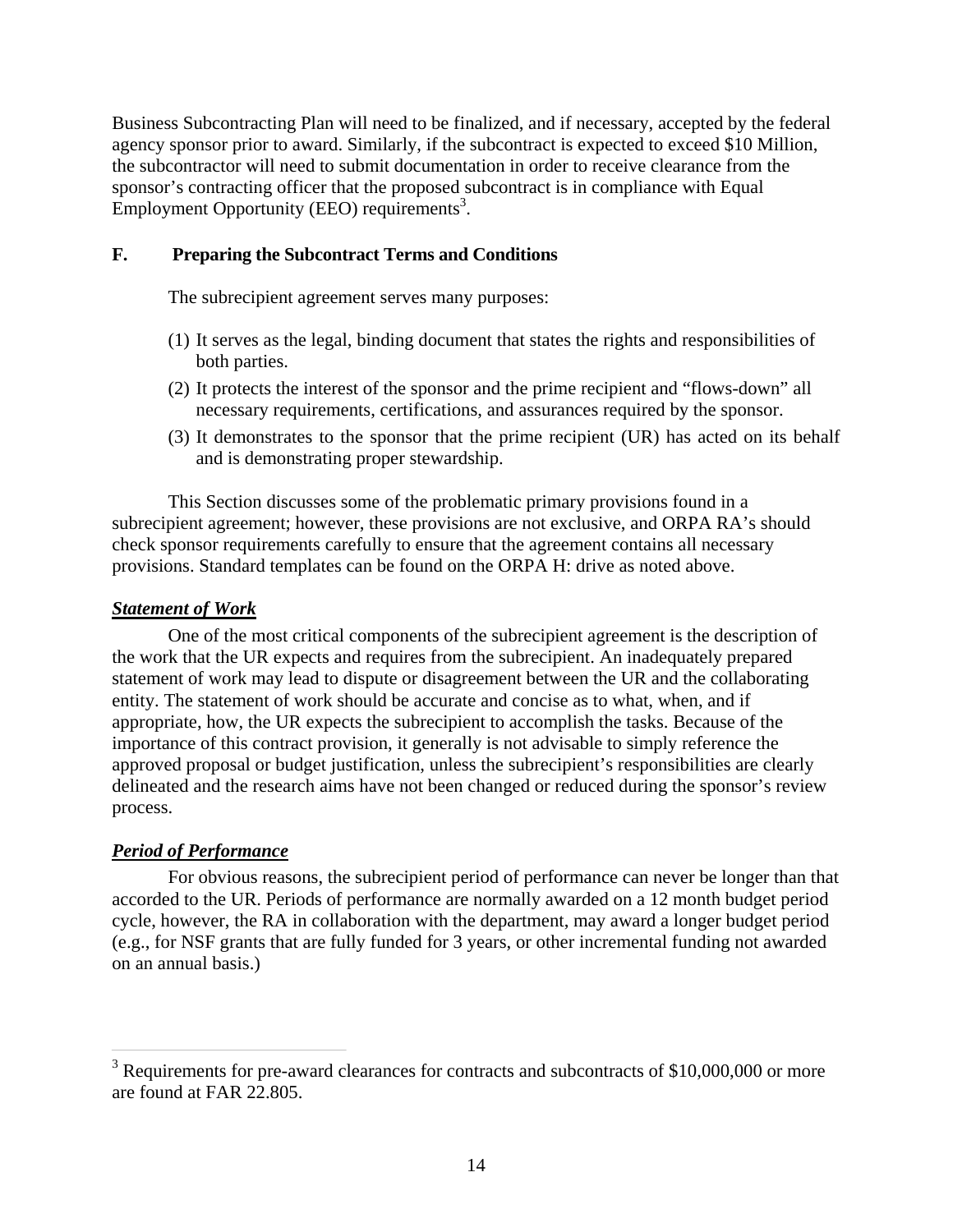## *Budget*

The RA is responsible for ensuring that the approved budget is included in the agreement. This budget should be as detailed as required by the sponsor's requirements. Not unlike the statement of work, the subrecipient's budget should be clear and unambiguous. If the sponsor reduced the amount requested by the UR for the subrecipient during its review process, all parties must agree to a revised budget.

Most subrecipient awards will be cost reimbursable, meaning that the subrecipient's costs will be reimbursed against actual expenditures up to a predetermined ceiling amount.

The other predominant type of agreement is fixed price. Fixed price agreements specify a fixed price for project performance or completion of certain project milestones. If this type of agreement is used, the subrecipient is paid in accordance with the fixed price amount, regardless of actual costs. Sometimes the fixed price may be adjusted during the project period if funds are available and the sponsor allows for adjustment.

It is very important that the payment clauses support the attached budget, or the agreement terms may be ambiguous.

# *Submission of Invoices and Payment*

This clause in the subrecipient agreement must contain the following information:

- $\blacklozenge$  the intervals at which the subrecipient should submit invoices (the UR's default is quarterly, we will accept monthly);
- $\bullet$  the format for the invoices (the UR's standard format is attached as [Appendix G,](http://www.rochester.edu/ORPA/manual/AppendixGstandardInvoice.pdf) if subrecipient is required to report mandatory cost-sharing, the invoice format in Appendix [H](http://www.rochester.edu/ORPA/manual/AppendixHcost-sharingInvoice.pdf) should be used, if subrecipient is a foreign entity, the invoice format in [Appendix I](http://www.rochester.edu/ORPA/manual/AppendixIforeigninvoice.pdf) should be used. A sample of an invoice does not apply, nor does it need to be included, when using the FDP subagreement template);
- $\bullet$  the frequency of payment noted on the invoice (the UR's standard business practice is net 30 days from the date of the subrecipient's invoice), however, if research/subrecipient requires earlier reimbursement, RA will notify ORACS. ORACS will then notify Accounts Payable. If the term is less than 30 days (should not be less than 15 days), it must be noted in the subaward terms & conditions;
- any additional or special requirements for the final invoice (UR's standard requirement is 45 days after completion).

# *Mandatory Cost Sharing*

It is possible that the subrecipient is providing mandatory cost sharing of some portion of the project's expenses. This is done primarily under federal assistance awards; however, cost sharing may be present in lower-tier awards under private foundation funding as well. In these situations, it is important to identify the cost-shared amount in the subrecipient's budget. The subrecipient's cost share should be identified in its invoices to UR. The following provision should be added to the terms and conditions and should identify whether the cost-shared amount will require any additional documentation in order to verify the shared expenses. Note that if the subrecipient is providing voluntary cost sharing, no additional provision or accounting is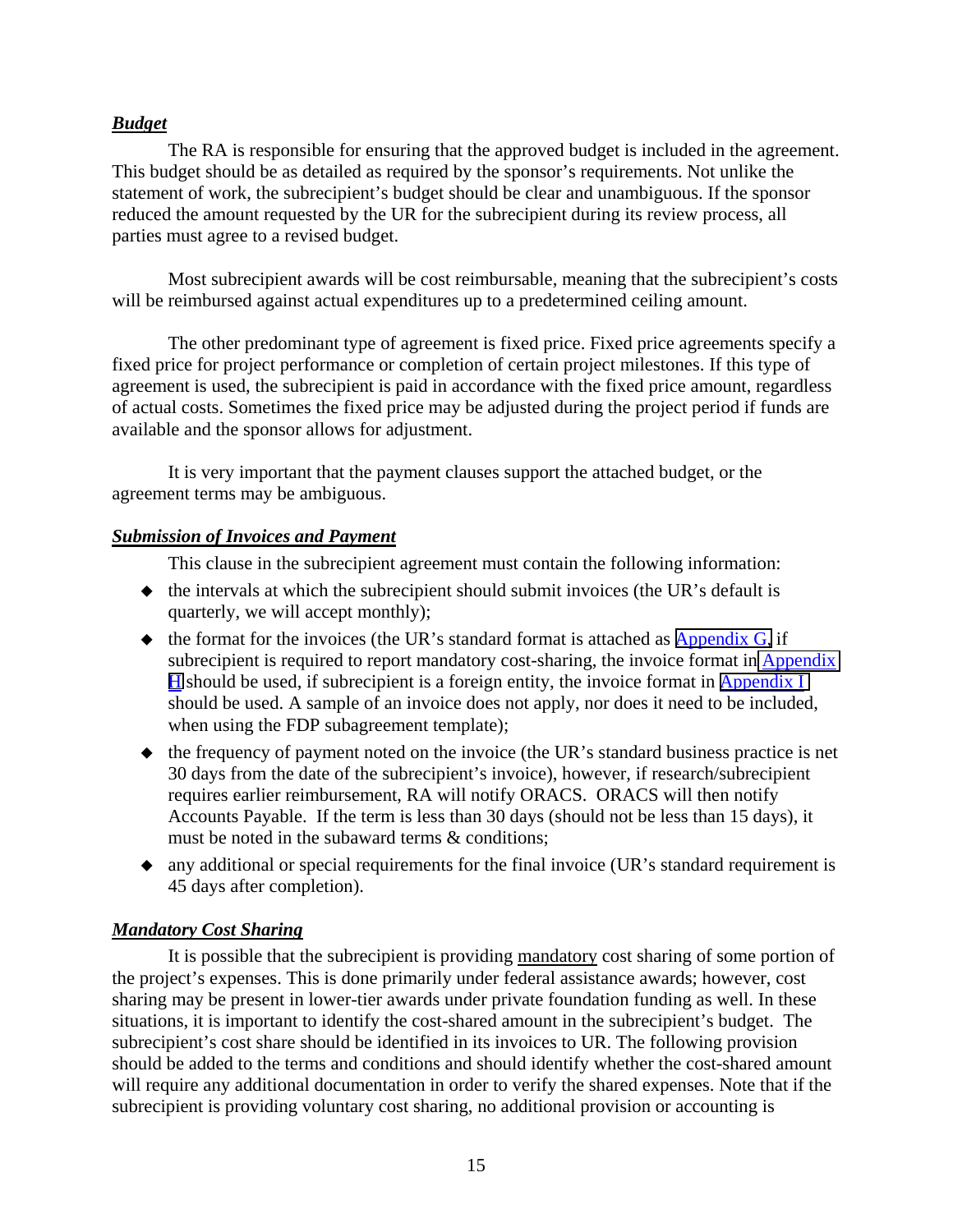required as it is the subrecipient's obligation to track such cost sharing if necessary.

#### *Sample Provision: Cost Sharing*

*Invoices shall display and total actual costs for reimbursement by major budget category. In addition to reimbursable costs, the Subrecepient's actual costs incurred to meet the cost share commitment made to the prime sponsor shall be labeled as cost sharing and displayed and totaled by major budget category on each invoice during the period the costs are incurred. Final invoices will not be paid until mandatory cost-sharing is certified.* 

#### *Advance Payments*

Payments to subrecipients normally are made only after service is rendered and costs associated with performance are reviewed and approved. Advance payments to a subrecipient are not the norm. Advance payments may be made under unusual circumstances. These circumstances may include subcontracting with a small or foreign entity that does not have a cash reserve in order to initiate the proposed work or work done under a sponsor that allows for cash advances to both the prime and lower-tier recipients. If advances are to be made, the requirement and method of reimbursement must be written into the terms of the subrecipient agreement (a sample provision is provided below). If the sponsor does not provide for advance payment to the subrecipient, it is the UR department that must "up front" the funding for the advance by providing an unrestricted departmental/college account number. Advance payments will be issued by ORACS only after the fully executed purchase order has been returned to ORPA. Advance funding requests will be handled on a case by case basis and require communication between the UR PI, ORPA and ORACS early in the application process.

#### *Sample Provision: Advance Funding*

*Subrecipient agrees to immediately invoice UR for an initial advance payment equal to <one quarter of the total annual budgeted cost>. For year one of this subagreement, this advance payment will be \$ . Subrecipient will be required to invoice UR for actual expenses up to the amount of the initial advance payment before any additional payment for actual expenses can be made. If there are any advanced funds remaining at the end of the budget period, Subrecipient must notify UR of the amount and request that it be carried forward into the next budget period. If there are any unobligated advanced funds left at the end of the project period, subrecipient will issue a check for that amount to UR.* 

#### *Records and Audit*

The subrecipient agreement should require that the subrecipient maintain acceptable financial systems and accurate records to identify the expenditure of project funds. Subrecipient accounting practices should be consistent with the expectations of the sponsor. This provision should allow for access to relevant records by the UR and/or the sponsor, depending upon the specifications of the award.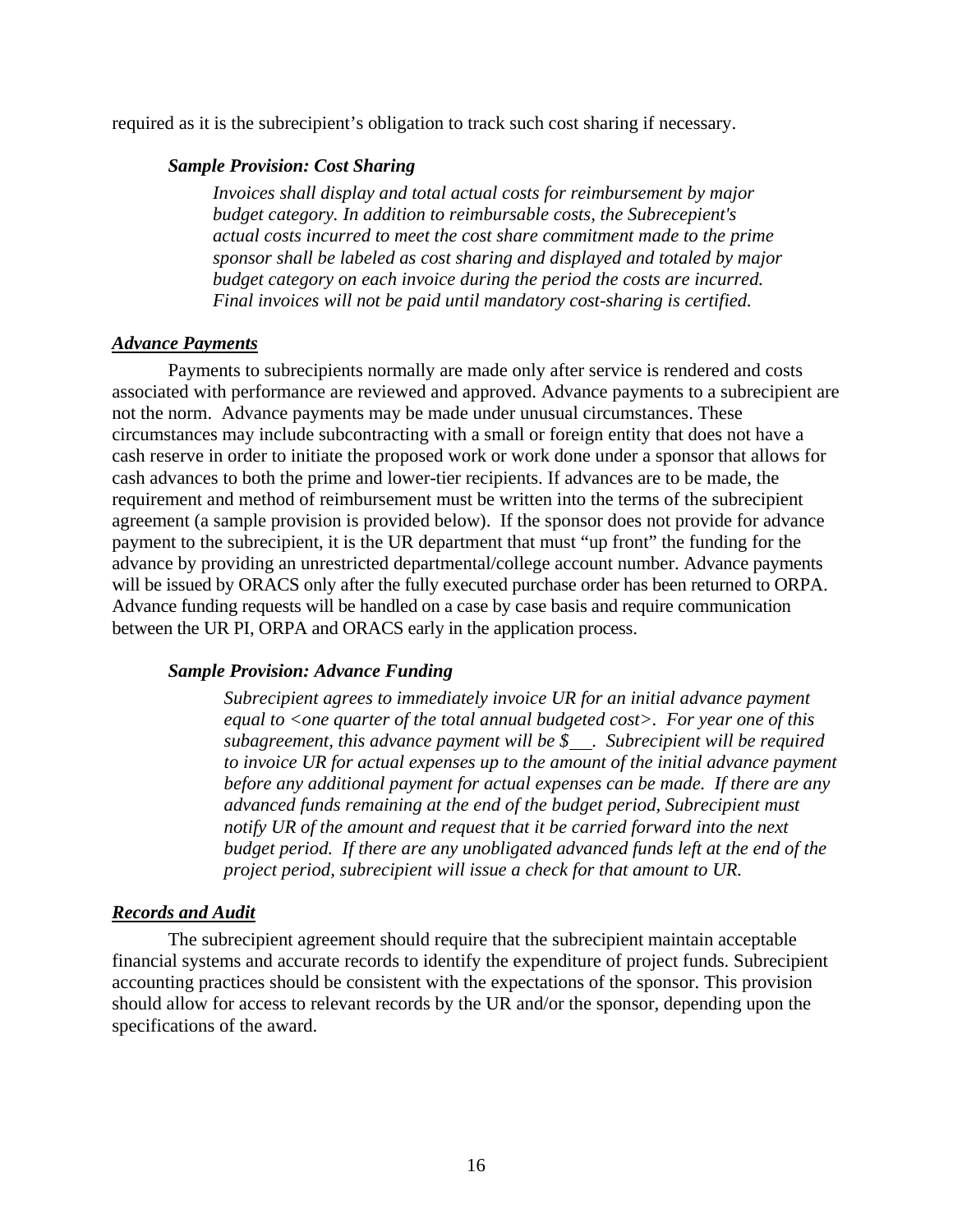# *Intellectual Property: Patents, Inventions, and Copyright*

Intellectual property rights must be granted in accordance with U.S. patent and copyright law and additional sponsor requirements. The subrecipient usually maintains ownership rights to the intellectual property it develops by itself and grants to the UR royalty-free, non-exclusive rights to subrecipient intellectual property in order to meet the UR's obligations under the agreement. This is a requirement of Bayh-Dole under federal funding.

## *Indemnification*

Institutional or state policy of our collaborating institutions may dictate what type of indemnification provision may be included in a subrecipient agreement. Typically, the subrecipient agreement will state that each party will be responsible for its negligent acts or omissions or that each party will indemnify the other party for negligent acts or omissions*.* If the sponsor provides a certain level of indemnification to UR, ORPA RA's should ensure that the same level of indemnification is provided to our subrecipient.

## **G. Assembling the Subaward Documents**

 When NOT using the FDP template, the subagreement terms and conditions are appended to a UR G-Purchase Order (G-PO). The G-PO states the "variables" of the subagreement, namely the project period and the dollar amount. The G-PO also references all attachments. Generally this includes a budget, scope of work and the terms and conditions. The G-PO is also the document that the subcontractor will sign to show acceptance of the subcontract agreement. A copy of a G-PO (non-FDP) subaward agreement template is included in [Appendix J](http://www.rochester.edu/ORPA/manual/AppendixJgPOcarryforward.pdf) (for awards that allow for automatic carryover from year to year) and Appendix  $K$  (for awards that do not allow for carryover).

 In summary, the G-PO should be completed by the ORPA Research Administrator and include the following information:

- 1) The dollar amount and time period of the subagreement;
- 2) Any attachments to the purchase order;
- 3) Approval and acknowledgement to be completed by the subrecipient.

# **H. Subaward Approval**

 The subagreement should be reviewed or discussed with the UR PI to ensure that programmatic considerations (including timing and submission of technical reports by the subrecipient) are adequately addressed and that the PI is aware of his/her responsibilities. This is especially important for new faculty. The procedure for approval and mailing follows:

1) The RA should ascertain whether prime sponsor approval or notification is required prior to issuing the subagreement. Under Federal contracts the request for prior approval to the prime sponsor should contain the information required by FAR 52.244- 2. It may be advantageous to send an advance "draft" copy simultaneously to the subrecipient, provided the subrecipient is notified that further changes may be negotiated with the prime sponsor.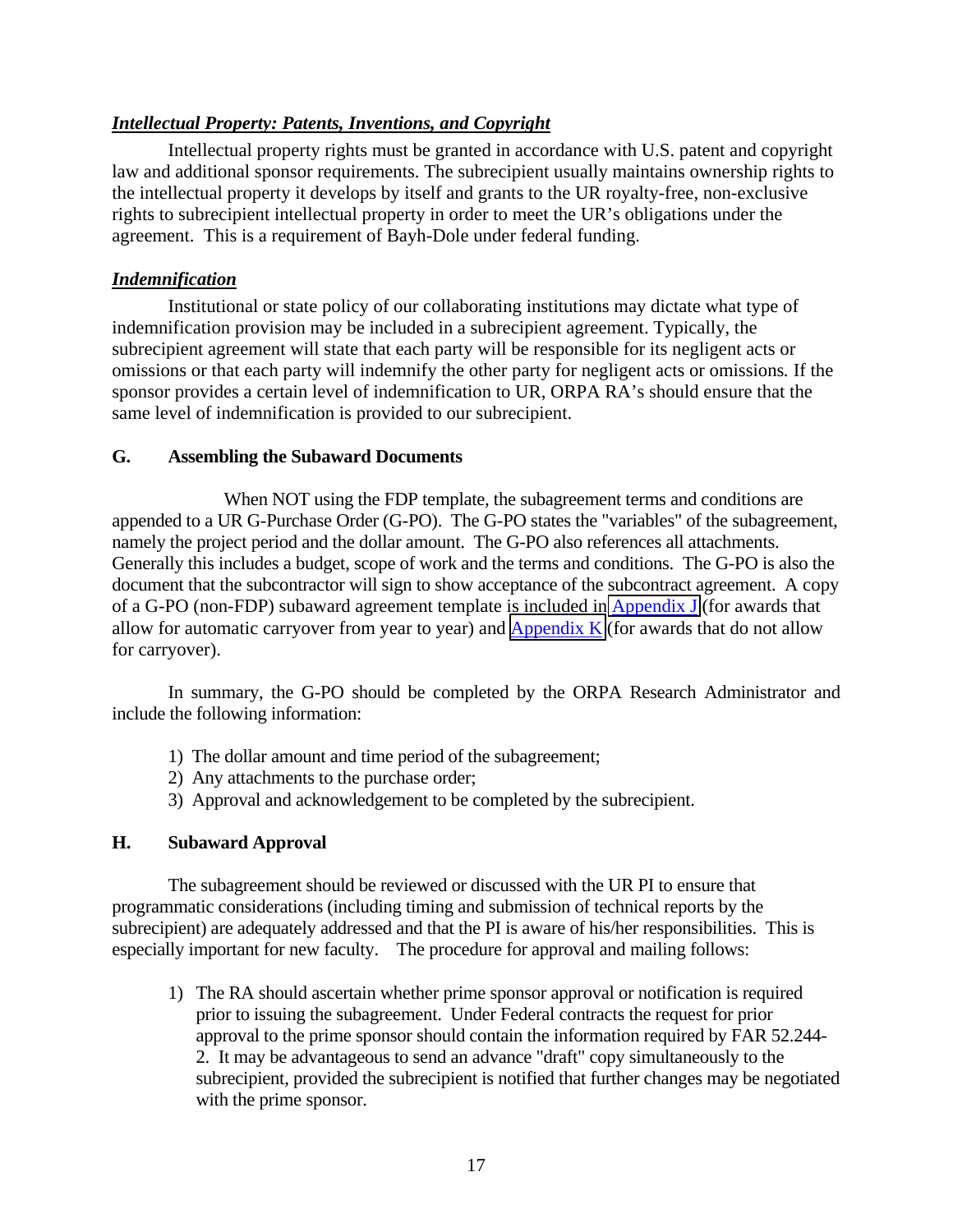- 2) In cases where the prime award is a contract requiring the ORPA Director's signature, the responsible RA will give the Director the G-PO along with its attachments, including the completed Subagreement Information Sheet, for signature. If the package is acceptable, the Director will sign the G-PO. For all other types of prime awards, the responsible RA at a Research Administrator II level can provide signature. The Director can designate signatory authority for subcontracts funded from contracts to Senior Research Administrator staff.
- 3) ORPA mails two originals of the G-PO or FDP agreement and one copy of the subagreement attachments (terms, budget, and statement of work) to the subcontractor under a cover letter. A complete copy of these documents is made for the ORPA subagreement file and a copy of the cover letter and G-PO or FDP face page is sent to ORACS and department administrator via e-mail. Provided that the terms and conditions are acceptable to the subcontractor, we request that the G-PO or FDP agreement be signed by the subcontractor business official and then returned to ORPA. The subcontractor is instructed to keep one original copy of the G-PO or FDP agreement; the other original must be returned in order for payment to be made. The subcontractor is also required to return any necessary certifications or other information.
- 4) When ORPA receives the fully executed copy of the G-PO or FDP agreement from the subcontractor, copies of the G-PO or FDP agreement, including the Subrecipient's F&A rate agreement and/or any other backup documentation, will be distributed to PI, department administrator and ORACS. In addition, the PI and department administrator will be made aware of their responsibilities in a letter attached to the copy of the G-PO or FDP agreements ([Appendix L\)](http://www.rochester.edu/ORPA/manual/AppendixLsubmonitoringLetterPI.pdf).
- 5) On a monthly basis, support staff shall query the subcontract database for unreturned outstanding POs. A report will be provided to ORPA RAs for follow-up.

## **IV. SUBRECIPIENT AGREEMENTS UNDER FEDERAL ASSISTANCE GRANTS – THE FDP MODEL AGREEMENT**

 By utilizing the FDP model subaward, UR assures that the appropriate federal flowdown requirements are incorporated into the agreement as well as agency-specific provisions, representation, certifications, and assurances. This includes all the requirements of OMB Circular A-110, A-21 and A-133.

The FDP subaward agreement template should be used when issuing subagreements to U.S. entities that are covered by A-110 (non-foreign universities, hospitals and not-for-profits) under Federal grants awarded by NIH, NSF, DOE, AFOSR, AMRMC, ARO, EPA, NASA, ONR, and USDA. The sponsoring agency will usually identify on their Notice of Award if the grant is issued under FDP terms. Because AHRQ and HRSA are not agencies that participate in the FDP project, the FDP template cannot be used for subawards issued under their grants.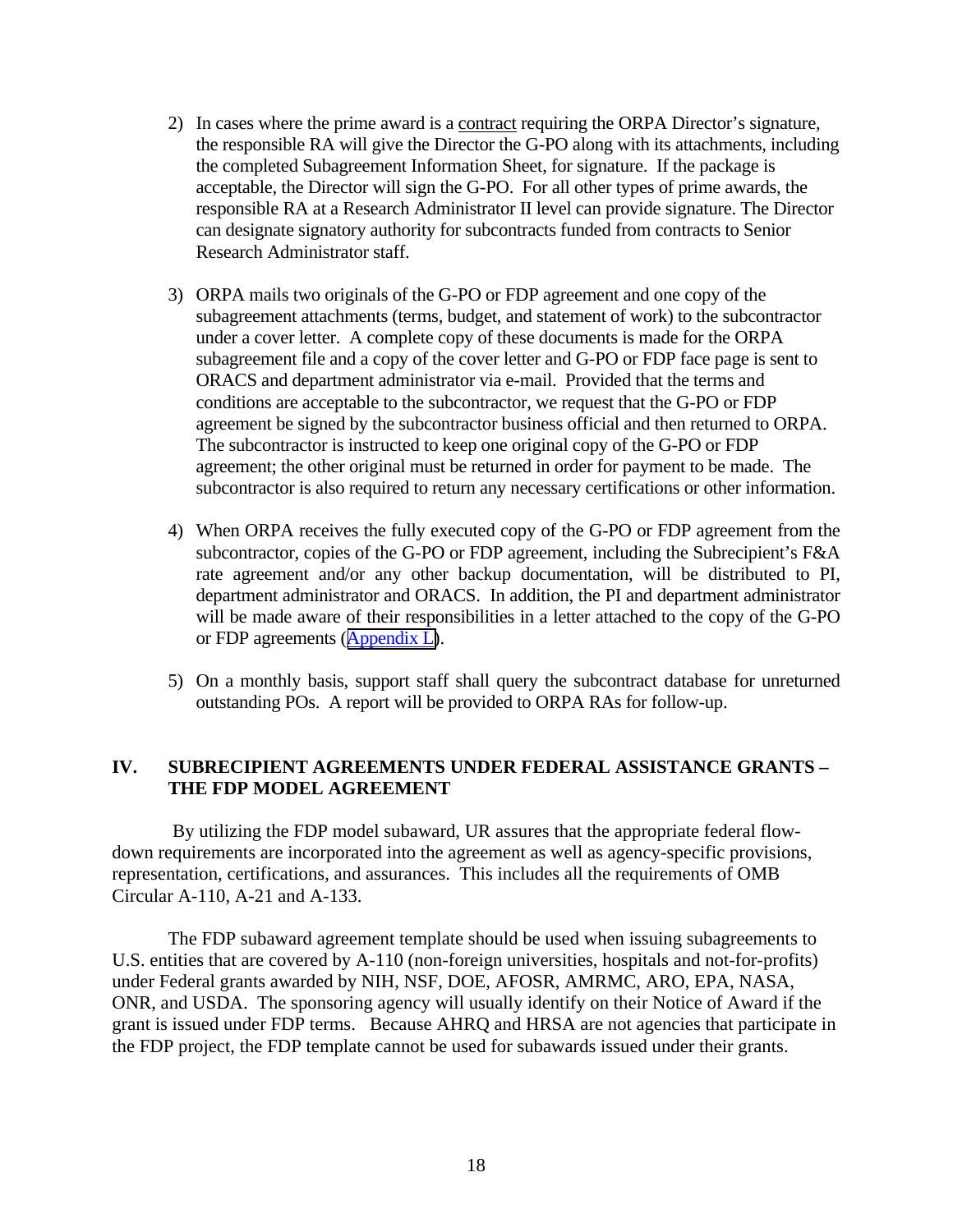The FDP subaward agreement template is comprised of a cover page, which replaces the G-PO, and four (4) standard attachments. A copy of an FDP subaward agreement template is included in [Appendix M](http://www.rochester.edu/ORPA/manual/AppendixMfdpCarryforward.pdf) (for awards that allow for automatic carryover) and Appendix  $N$  (for awards that do not allow for automatic carryover).

- The cover page will identify the Prime Awardee, which will be the UR and the Subawardee or subrecipient. It will also identify the Prime Award Grant number, the Prime Awarding Agency (NIH, NSF, etc.) and the CFDA number. It will also list the G-PO number, the UR account number as well as include a box to mark if the UR account and the G-PO numbers will change annually. The Subaward Period of Performance will list both the Budget Period and the Project Period. Also included, will be boxes for "Amount funded this action," "Cumulative total," and "Total anticipated funding." Standard Reporting Requirements box will always be checked making reference to Attachment 4.
- The cover page also identifies the general terms and conditions that govern the subaward: payment mechanism, reporting requirements, indemnification, termination, and prior approvals. For the most part, there should be no need to make any changes to these general terms. If changes are necessary, Item # 10 on the cover page will be bolded and changes will be added to Attachment 2 and/or 4.
- Attachment 1 identifies the certifications the Subrecipient, by signing the subaward agreement, agrees to comply with: Certification Regarding Lobbying, Debarment and Compliance with OMB Circular A-133. No changes to this attachment should ever be required.
- Attachment 2 identifies Agency Specific Certifications, General Terms & Conditions and Special Terms and Conditions regarding copyright and data rights. There are Attachment 2 templates for NIH, NSF, ONR, USDA, DOE, NASA, EPA, ARO, AMRMC, and AFOSR. The ORPA RA will make any appropriate changes to the General Terms & Conditions if the Prime Award contains special requirements or additional terms and conditions, for example, restrictions on automatic carry forward.
- Attachment 3 contains the contact information. If possible, Attachment 3 should be requested from the Subrecipient at the time of proposal.
- Attachment 4 identifies non-fiscal Reporting Requirements. The ORPA RA will select the appropriate requirement that applies to the Subrecipient.
- Attachment 5 will contain the Statement of Work and Budget.

Amendments to the subagreement will be processed using the FDP Subaward Amendment template. If the prime grant allows for automatic carryforward, the template in [Appendix O](http://www.rochester.edu/ORPA/manual/AppendixOfdpAmendmentCarryforward.pdf) will be used. If carryforward is not automatic, the amendment template found in [Appendix P](http://www.rochester.edu/ORPA/manual/AppendixPfdpAmendmentWOcarryforward.pdf) will be used. The FDP Subaward Amendment template is fairly similar to the G-PO Subagreement Modification (formerly known as Change Order). See Section VI.F for processing G-PO modifications.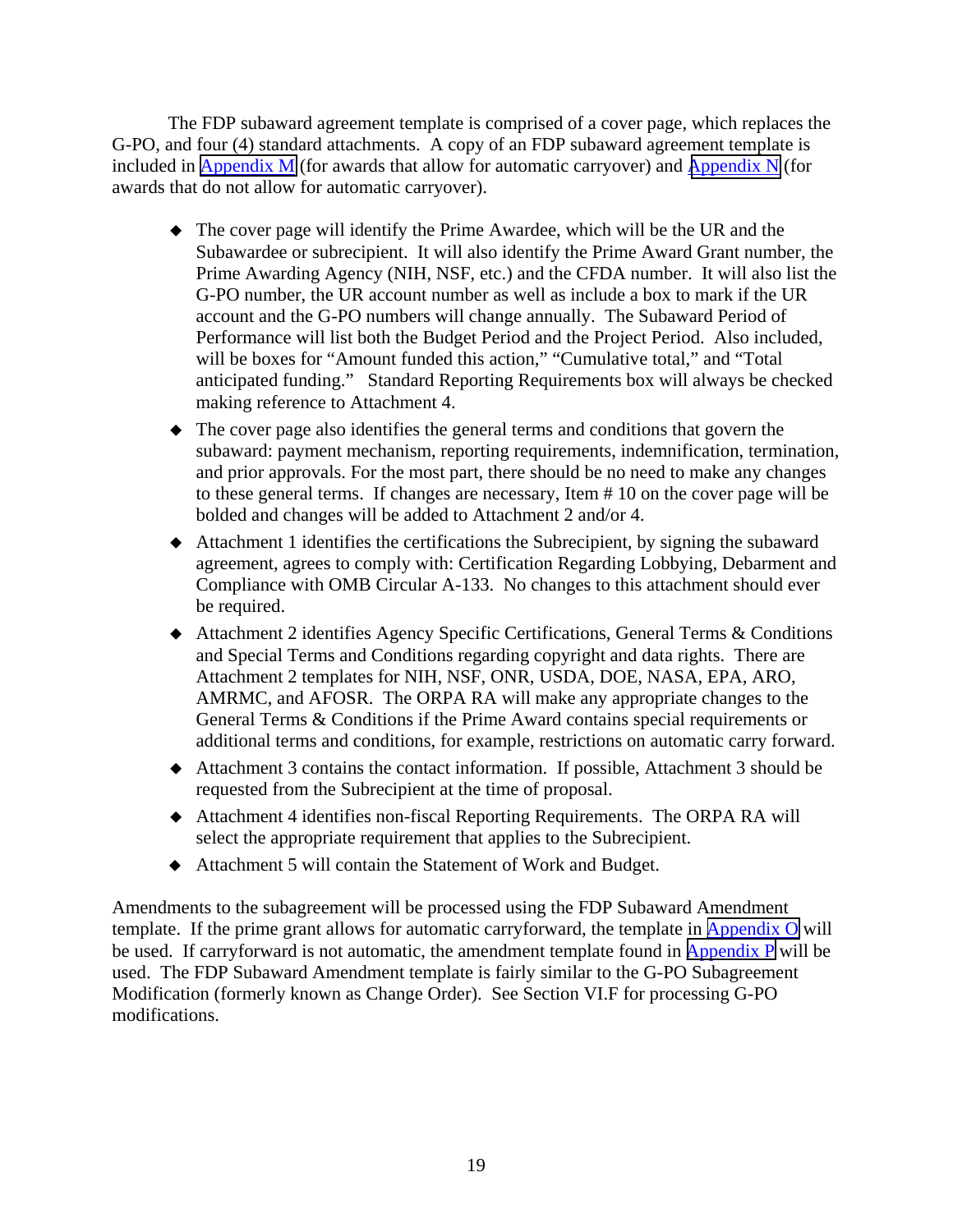#### **V. SUBRECIPIENT AGREEMENTS UNDER FEDERAL CONTRACTS**

The Contract Schedule or primary sections of the UR's prime contract define funding increments, the statement of work, contact information, payment, special approval requirements, delivery, and so on. The general provisions incorporate the various and numerous FAR clauses that are applicable to the statement of work and contractor (UR), as well as the agency-specific Federal Acquisition Regulations (FARs). It is the responsibility of the ORPA RA's to review the contract carefully and to flow down only those clauses to the subrecipient that are appropriate. It is not appropriate to merely append the prime recipient's contract to the subcontract document.

#### *General Provisions*

Several steps are required to determine what general provisions to flow down to the subcontractor.

- Recognize that the nature of the subcontractor's organization, the type of contract (e.g., fixed price, cost reimbursable, etc.) and purpose of the contract (e.g., research and development, services, etc.). These conditions will determine which FAR clauses to incorporate into the subcontract. It is not appropriate to incorporate clauses intended for a cost reimbursable contract into a fixed fee subcontract. Similarly, it is not appropriate for a clause intended for an R&D subcontract to be included in a services subcontract.
- Review the list of clauses and determine which ones are applicable *only* to the UR and not to the subcontractor. For instance, the various payment clauses found in the FAR are not appropriate to flow down to the subcontractor, as the subcontract will govern payment between the parties. FAR Subpart 52.3 (the Provision and Clause Matrix) is a useful tool to help determine which contract clauses are required in the subcontract agreement as well as in the prime award.
- If the UR is subcontracting to an entity other than another nonprofit educational research institution, ascertain whether federal contracting officer approval is required to substitute the clause found in the prime contract. For instance, federal contracting officer approval is required to flow down 52.227-14, Alternate IV (Rights in Data — General) to commercial organizations, if the commercial subcontractor desires this clause.

For those clauses that are appropriate to flow down, but where UR wishes to exercise the same right as the government, some differentiation must be made to recognize that UR is retaining these rights. For example, UR normally would wish to retain inspection rights, along with the government. UR also may wish to specifically note which provisions are *not* applicable the subcontractor, such as noted below:

## *Sample Provision: Inapplicable Provisions*

*Any reference to a "Disputes" clause in any of the clauses listed below shall be deemed to refer to the "Disputes" clause contained in the prime Sponsor's award. In no event shall such reference to a "Disputes" clause be construed to allow the Subrecipient, without concurrence or approval of the UR, to prosecute and appeal either directly or in the name of the UR to the Contracting Officer for such prime award.*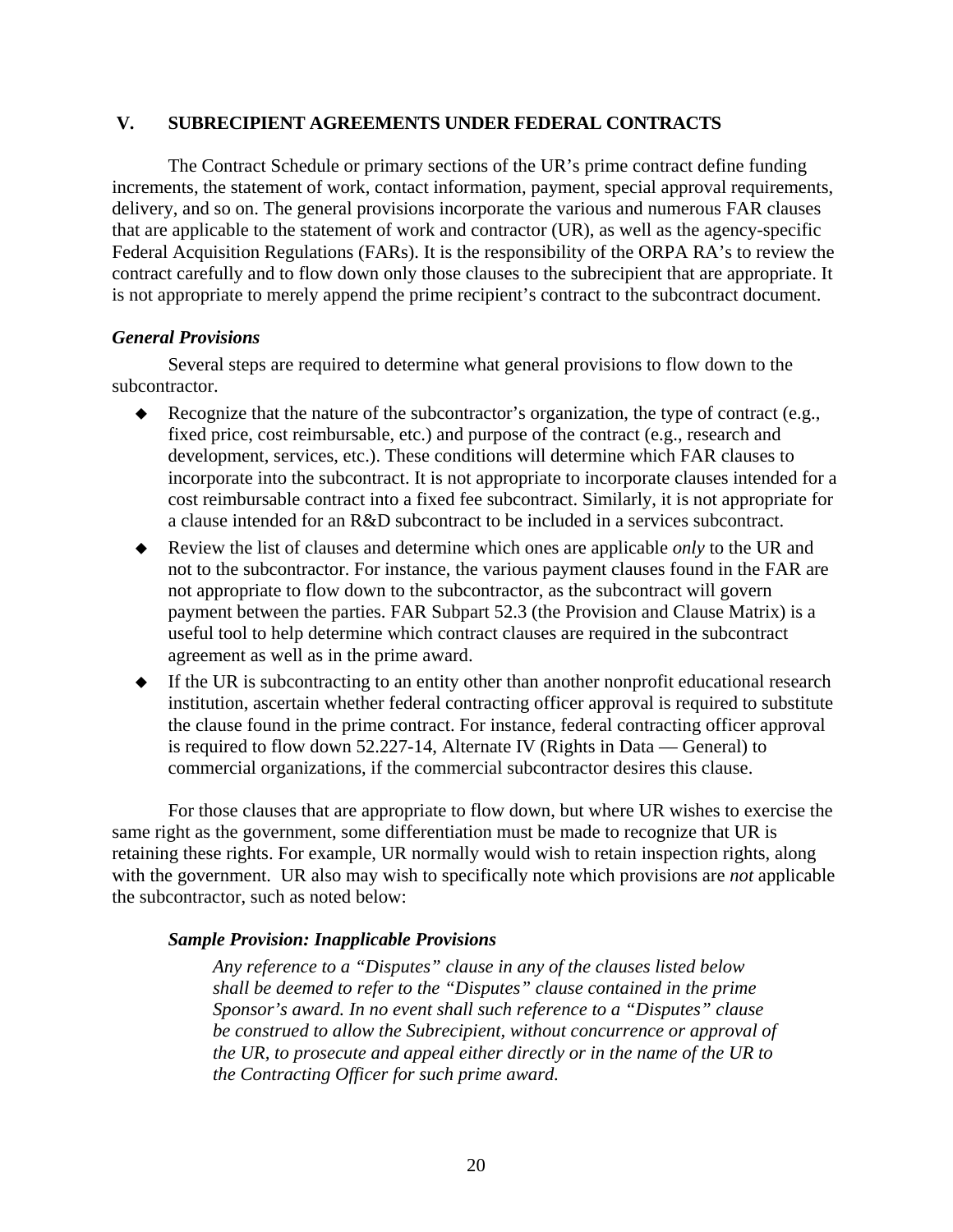UR is not required to incorporate the full text of any cited FAR clause but RA's should be prepared to produce the full text to the subcontractor or if it has access to the internet, the FAR web site at http://www.arnet.gov/far/.

The UR has developed a template for subs under federal contract funds, which can be found on the ORPA h: drive. However, RA's should take care to properly flow-down FAR clauses to subcontractors under prime contracts. For instance, if the subagreement is anticipated to be larger than \$500,000 and will be awarded under a Federal prime contract, the subrecipient should also submit a final Small Business/Small Disadvantaged Business Subcontracting Plan to the University. It is ORPA's responsibility to review and approve this final plan prior to issuing the subagreement. This plan will be appended to the subagreement terms and conditions.

# **VI. SPECIAL CONSIDERATIONS FOR SUBRECIPIENTS**

# **A. Special Considerations for Commercial Organizations**

The terms and conditions governing issuance of subrecipient agreements either under grants or contracts to commercial organizations will differ from the terms and conditions offered to nonprofit entities. Again, it is important that the UR RA's ensure that the sponsor has approved the collaboration, as there may be sponsors that are prohibited by their own requirements from funding for-profit entities.

Other considerations for commercial subrecipients include the following:

- **Administrative requirements**. Even though OMB Circular A-110 is not applicable to commercial organizations, for-profit organizations generally are subject to the same administrative requirements as nonprofit organizations under federal grants. Some federal agencies, such as DOE, have issued specific administrative provisions applicable under assistance awards. When subcontracting with commercial organizations; care should be given to identify administrative requirements correctly. For instance, program income requirements are applicable to commercial concerns; however, the federal agency may require the deductive alternative (as opposed to the additive alternative) for commercial subrecipients.
- **Cost Principles**. The cost principles for commercial organizations are set forth in FAR 31.2.
- **Audit.** Because OMB Circular A-133 is not applicable to commercial organizations, the agreement should specify the type of audit that will be required if subcontracting from federal funds. NIH, for instance, has required that if the commercial organization expended a total of \$500,000 or more during its fiscal year and at least one of those awards was a DHHS grant, the commercial organization must conduct a non-federal audit. This audit may either be a financial-related audit or and an audit that meets the requirements of A-133.
- **Inspection and audit clauses.** Some (usually large) commercial concerns are reluctant to accept inspection or audit clauses enabling the prime recipient to audit its internal records. In these cases, it often is necessary to negotiate the named party that will have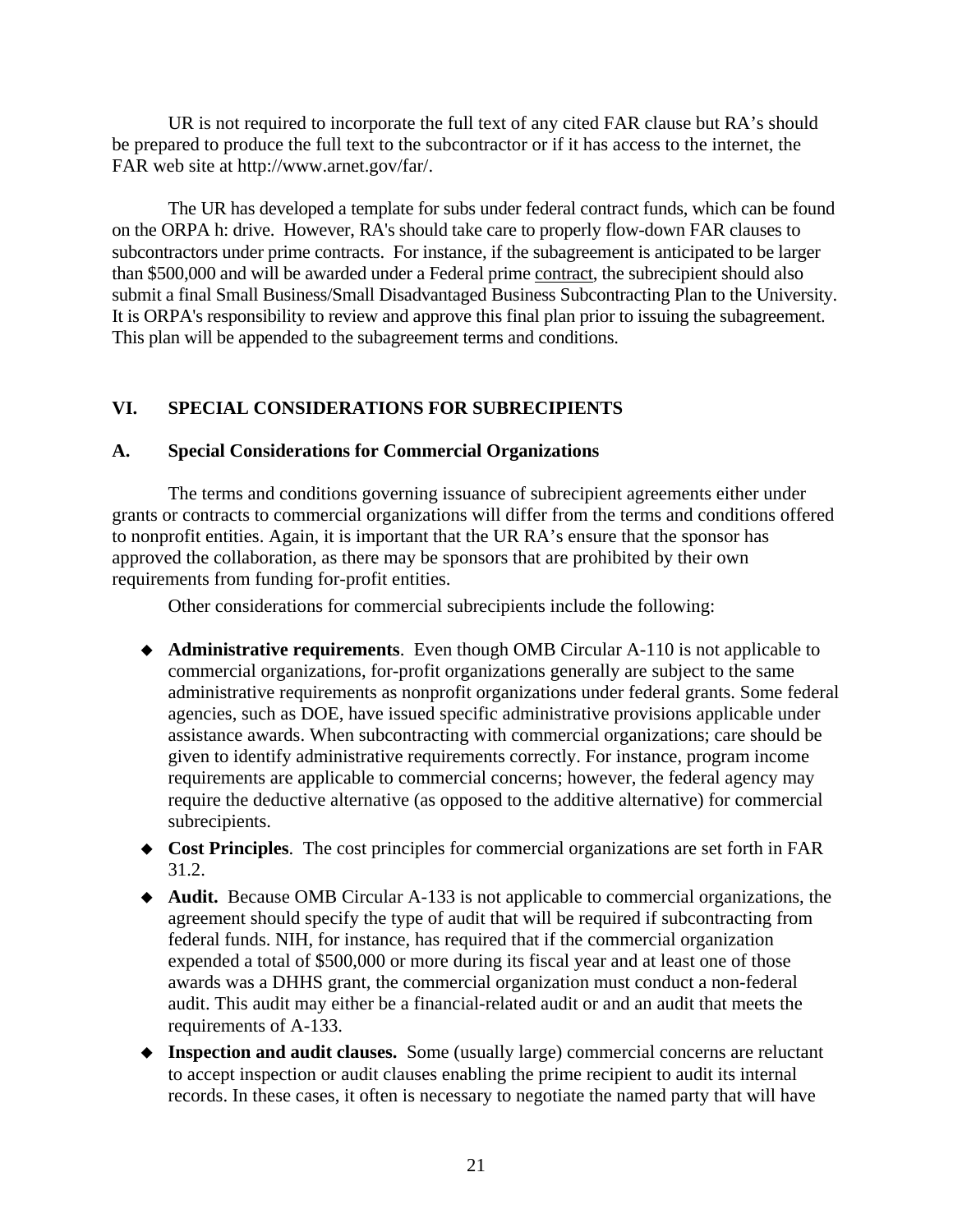the right to audit project related records, such as the commercial organization's cognizant audit agency, on behalf of the prime recipient.

# *Sample Provision*

*All costs incurred in the performance of the research effort shall be subject to audit by the cognizant Federal audit agency. The Subrecipient agrees to allow the auditors access to records necessary to support the reported costs. Records shall be retained for a period of four years beginning on the day the Subrecipient submits its final expenditure report to the UR as specified in 45 CFR 74, Subpart D (see www.access.gpo.gov/nara/cfr/waisidx\_00/45cfr74\_00.html).*

*The Subrecipient agrees to comply with the requirements of 45 CFR 74.16(d). As a for-profit organization, Subrecipient is required to have a non-Federal audit if, during its fiscal year, it expended a total of \$500,000 or more under one or more HHS awards (either as a direct grantee or as a consortium participant) and at least one of those awards is an HHS grant. 45 CFR 74.16(d) incorporates the thresholds and deadlines of OMB Circular A-133 but provides for-profit organizations two options regarding the type of audit that will satisfy the audit requirements. Forprofit organizations expending less than \$500,000 a year are not required to have an annual audit for that year, but must make their grant-related records available for inspection by representatives of the UR or the government during normal business hours.* 

*Subrecipient either may have (1) a financial-related audit as defined in, and in accordance with the Government Auditing Standards, commonly known as the "Yellow Book", available on-line at<http://www.gao.gov/govaud/ybk01.htm>of all the HHS awards, or (2) an audit that meets the requirements of OMB Circular A-133 available electronically at [http://www.whitehouse.gov/omb/circulars/a133/a133.html](http://www.whitehouse.gov/omb/circulars/a133/a133.html.)).* 

*The Subrecipient further agrees to provide the UR with copies of any of the independent auditors' reports that present instances of non-compliance with federal laws and regulations that bear directly on the performance or administration of this Agreement. In cases of such non-compliance, the Subrecipient shall provide copies of responses to auditors' reports and a plan for corrective action. All records and reports prepared in accordance with the requirements of 45 CFR 74.16(d) shall be available for inspection by representatives of the UR or the government during normal business hours.*

- ◆ **Profits and fees.** While sponsors generally allow F&A (or, as relevant, G&A) costs under subawards to commercial collaborators, not all federal agencies allow profit or fee to a for-profit organization. As noted above, NIH will not allow for profit or fee, except under SBIR/STTR grants. Some federal agencies will limit the amount of profit or fee that will be allowed. Commercial organizations generally may request Facilities Capital Cost of Money (FCCOM) with supporting documentation to the federal sponsor.
- **Intellectual property.** For commercial organizations that are subrecipients of federal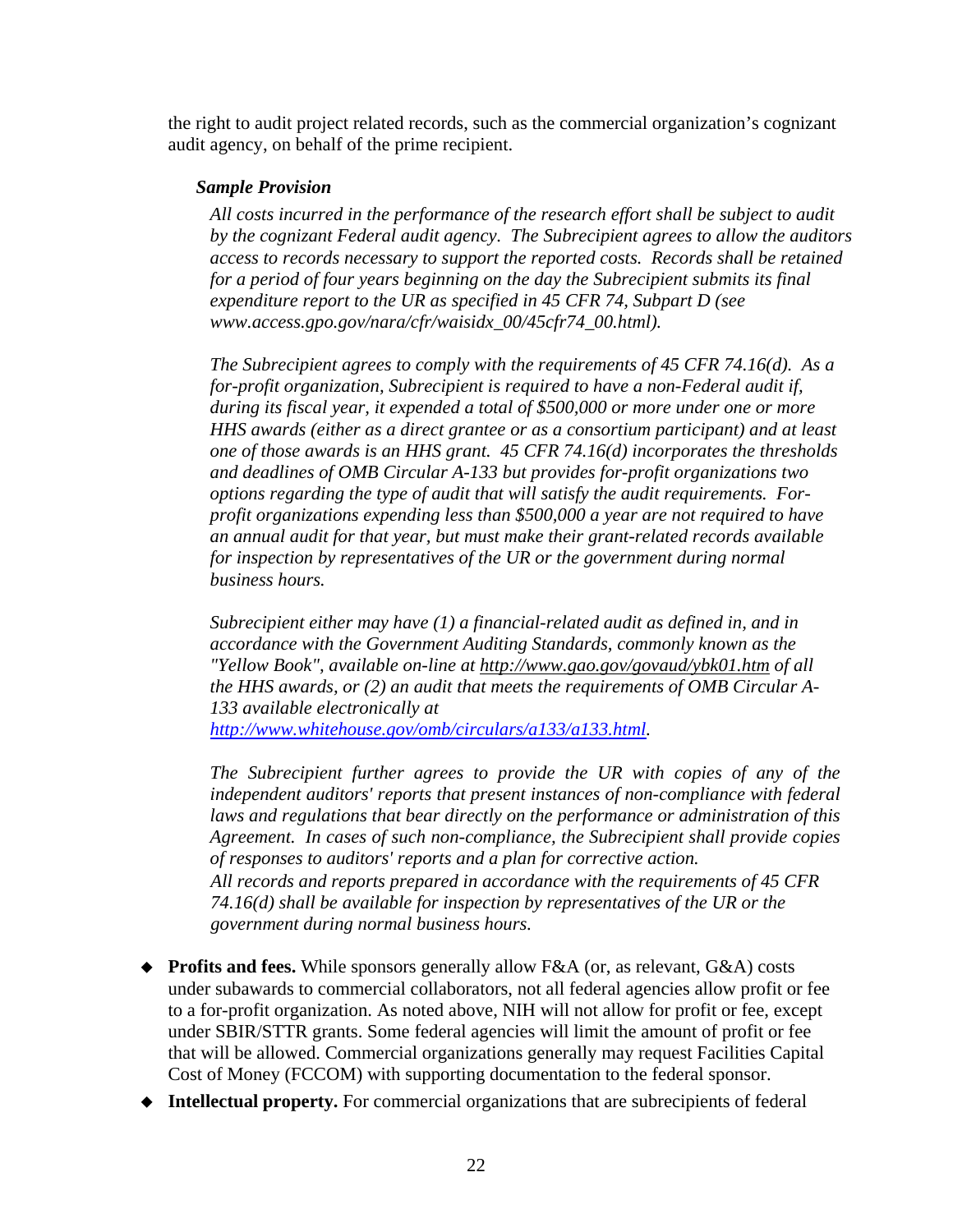grant funds, 37 CFR Part 401*, Rights to Inventions Made by Nonprofit Organizations and Small Business Firms under Government Grants, Contracts, and Cooperative Agreements,* governs intellectual property. Under federal procurement contracts, FAR 52.227-12 (Patent Rights — Retention by the Contractor (Long Form)) should be utilized.

 As difficult as it may be to identify the intellectual property government rights and reporting requirements that apply to commercial organizations, negotiating an intellectual property agreement between the prime recipient and the commercial subrecipient may be an even greater hurdle. Some federal programs, such as the NSF Grant Opportunities for Academic Liaison with Industry (GOALI) Program, require that the proposing institutions and the commercial firm agree to intellectual property terms at the time of proposal submission. If an intellectual property agreement is not required at proposal submission, it is still a good idea to discuss intellectual property concerns in the event that the proposal is funded. This discussion will help avoid unrealistic expectations on either side. It is not uncommon to negotiate an option to license the UR's intellectual property derived during the course of the project to the commercial subrecipient. The negotiation of terms may be time consuming, and ORPA RA's should plan ahead for the time that will be required to negotiate these agreements, whether required at time of proposal submission or at the time of award.

 **Indemnification.** Even under federal awards where no indemnification is provided by the sponsoring agency, UR will include an indemnification provision in the subrecipient agreement. Often, the results or intellectual property derived during the course of the project will be utilized by the for-profit subrecipient in commercial endeavors, and UR should obtain appropriate indemnification.

# **B. Special Considerations for Small Businesses or agencies**

 The following guidelines apply when subcontracting with a small business (under 500 employees):

- 1) A small business does not need to obtain an audited F&A cost rate until it has reached \$3,000,000 in federal government sales;
- 2) The small business must submit its  $F&A$  cost rate with its cost proposal. If a small business does not know how to estimate a rate, they can be referred to **Section II of OMB Circular No. A-21**, entitled "Simplified Method for Small Institutions" or they can be provided with the worksheets found in [Appendix Q.](http://www.rochester.edu/ORPA/manual/AppendixQworksheetFBandFArate.xls)
- 3) It is the University's responsibility to obtain certification of the F&A cost rate.

Other considerations when subcontracting to a small business include:

- ORPA RA's may wish to verify that a small business is capable of receiving federal funding by utilizing the Subrecipient Pre-Qualifying Questionnaire, [Appendix D.](http://www.rochester.edu/ORPA/manual/AppendixDprequalifyingQuestionnaire.pdf)
- $\blacklozenge$  When the small business is a university start-up, or when a faculty investigator has a significant financial interest in the small business, conflict of interest may result.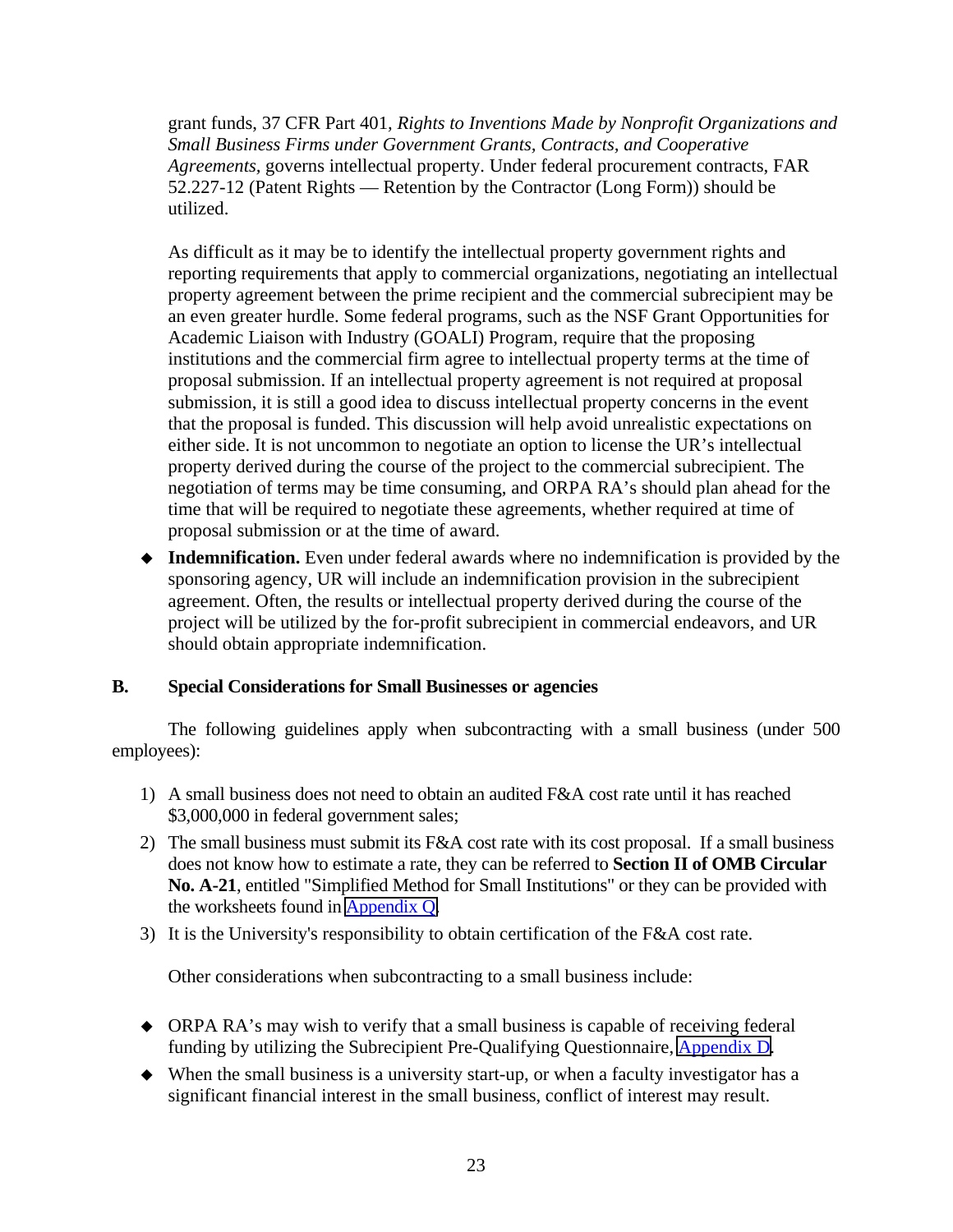Subcontracting to small businesses in these situations will require a conflict-of-interest review and management plan prior to entering into a contractual relationship.

 A small business normally needs to be reimbursed faster than the usual "net 30" terms. This situation would result when the small business subrecipient employs additional staff or resources solely as the result of the collaboration. Any deviation from the standard "net 30 terms" will be identified in the terms & conditions of the subagreement and will be communicated by email to ORACS who will notify Accounts Payable.

# **C. Special Considerations for Foreign Institutions**

Foreign institutions, primarily developing countries, present the most complex issues in subcontracting. One of the challenges when dealing with foreign subrecipients is ensuring the presence of the appropriate clauses in the subrecipient agreement and that the foreign site is informed and fully understands its obligations. Especially under federal awards, there are a multitude of clauses that do not apply to foreign sites, but for those that do, the UR *must* flow them down. As shown in  $\Delta$ ppendix R, some federal agencies provide good guidance in this area. The *NIH Grants Policy Statement* provides detailed information of public policy requirements and objectives and identifies which requirements are not applicable to international organizations. For instance, as can be noted in Appendix R, research misconduct, such as the misconduct in science requirement, is applicable to foreign sites, but the Civil Rights Act is not.

*(Appendix S to be added. ORPA to work on a pre-qualifying questionnaire at proposal time.)* 

There may be terms that are common knowledge to institutional collaborators from the United States and surrounding countries, such as "carryforward" and "no cost extension." These terms may mean nothing to the foreign site. The UR RA, UR PI and departmental administrator should be prepared to educate the foreign collaborator on the specific requirements and to offer to send additional documentation in the case of federal awards, such as grant policy statements or the full text of regulations or requirements.

Many of these issues will need to be handled on a case-by-case basis; however, a general framework for addressing some of these issues in international subcontracting follows:

## **During Proposal Stage:**

Suggestion of possibly requiring completion of special pre-qualifying questionnaire that discusses the availability of administrative support, IRB and UCAR oversight, organizational structure, and interpreters. Are there complex hiring practices and regulations, what infrastructure exists, what is the financial situation of the country, are American banks in the area?

 **Not all sponsors will support international subrecipients.** The prime recipient must ensure that the sponsor has approved the foreign subrecipient. If foreign subrecipients are approved, most federal sponsors will not provide any F&A costs to international sites. NIH does allow foreign institutions to assess an eight percent indirect cost rate on total direct costs less equipment, but other sponsor regulations should be consulted.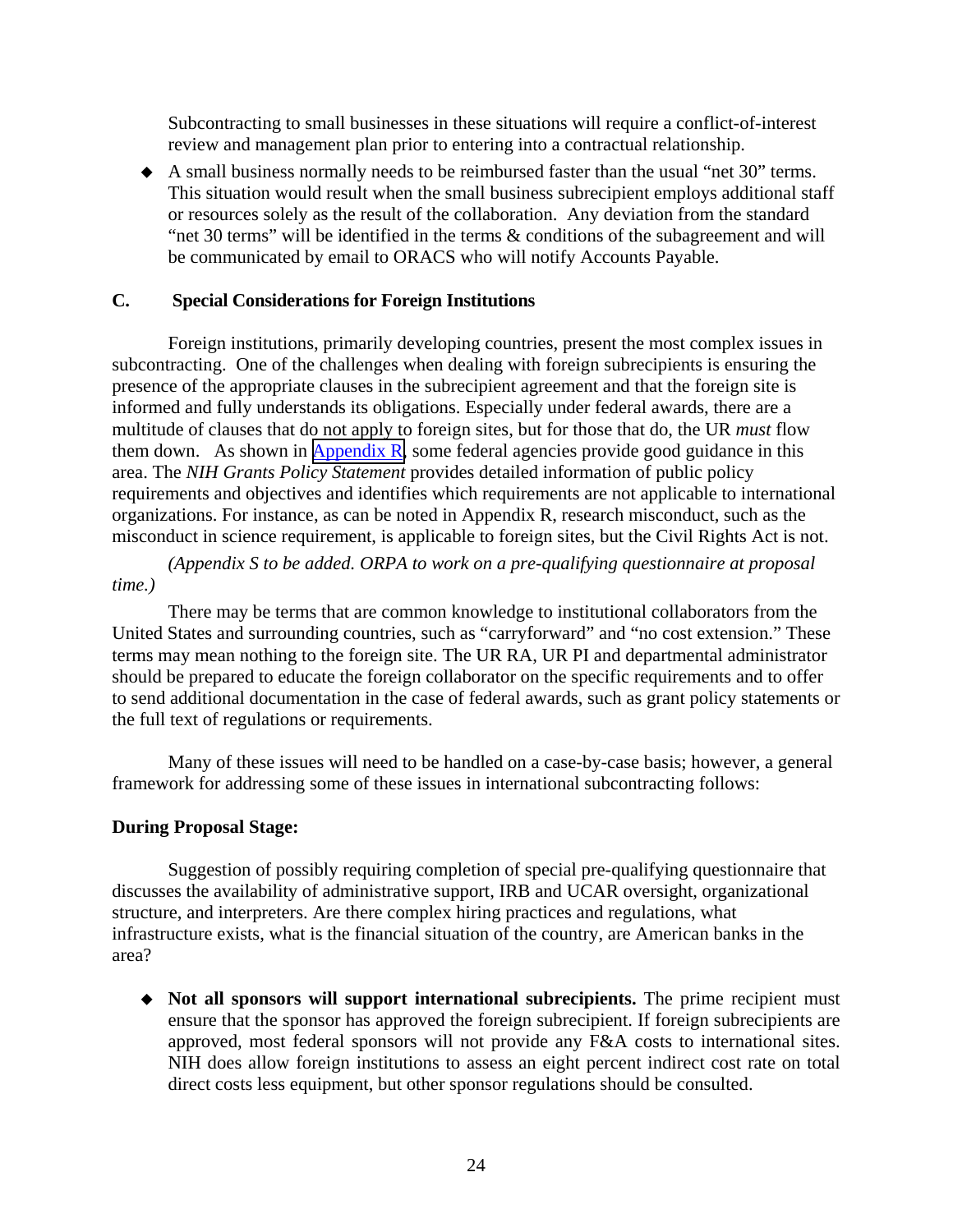# **Is the budget clear, concise, and comprehensive**:

- o There needs to be a level of review by the ORPA RA or other outside experts. Labor laws and payment issues must be explored. Is there a mechanism in place whereby payments can be made for the services provided (i.e. bank, hospital, university) with responsible oversight?
- o Has UR previously issued a subcontract to this developing country to ensure that all items that will be necessary have been requested?
- o For items that would generally not be allowable (such as administrative support or access to personnel to monitor the funds), these costs may be reasonable to request for a developing country subrecipient that has little infrastructure support.
- o Does UR budget include funds for auditor and compliance oversight? The need to budget for an external audit would depend on several factors:
	- the size of the subcontract, e.g., \$500,000 or more;
	- the scope of work, e.g., a clinical trial is more likely a candidate for audit
	- the country where the foreign work is to take place, e.g., is it a "restricted" country with which the US can do business with;
	- the sophistication of the subrecipient organization, e.g., has it ever had a US subcontract; can they provide financial statements, preferably audited; have they ever done human subject research.

It is strongly recommended that the UR PI contact their ORPA RA at the initial stage of the application when a foreign site is involved so these questions can be worked out. Depending on the size of the subproject and the country, it may cost up to \$10,000 or more for an external audit to be conducted.

# **During Award Stage:**

- **With respect to public policy requirements, it will be more difficult to ensure that the foreign subrecipient is in compliance with all necessary requirements.** For instance, foreign subrecipients must submit an Assurance of Compliance (single project assurance) if human subjects are involved. The UR retains the responsibility to ensure that this assurance is completed and submitted. RSRB also must conduct an internal IRB review at the prime recipient's (or lower-tier, if applicable) site. Foreign subrecipients also are required to provide certification that the organization is not delinquent on debt owed to the United States.
- **For NIH awards, State Department approval must be obtained for any non-**US site that is proposed as a participant in an NIH-funded study. This may take 2 months. While the approval process is being completed, what does the site do? May it begin to hire people and ramp up?
- **The PHS requirement for education of key personnel involved in human subjects research is an example of another requirement that has been problematic.** The UR maintains the responsibility to ensure that the foreign site's educational program is adequate. Some prime recipients have conducted educational programs for their foreign subrecipients in order to ensure the adequacy of the educational program. As the NIH website is not bi-lingual, it has been suggested by NIH to look to other Institutions that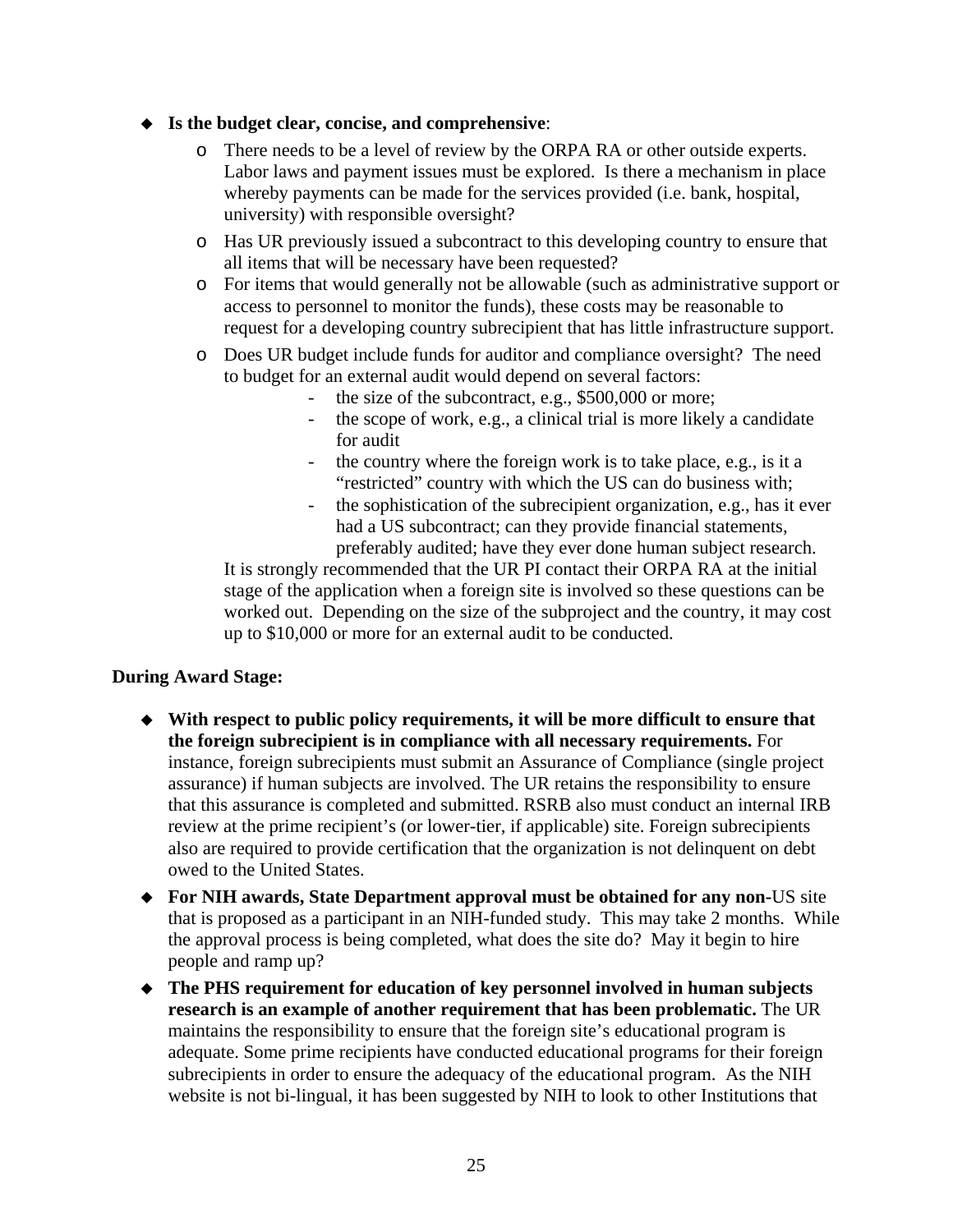may have developed multi-language training programs to guide the foreign subrecipients to. PI must be aware that he/she is responsible for keeping track of this certification for personnel at the sub-site and the yearly IRB approval.

- **Foreign sites typically require advance payment in order to conduct the project.**  This may be problematic for the UR if the sponsor will not provide advance payment. See section III.F for additional information on advance payment.
- **Fluctuations in currency exchange rates could cause budgetary issues**. The budget should be prepared showing both the proposed costs in the country's currency value and the converted US dollar value, noting the conversion rate that was used. All payments to the foreign site will be in U.S. dollars. The subcontract will identify a not to exceed amount in US dollars. Similarly, invoices or financial reports should utilize the currency rate in existence at the time the expense is incurred, not the currency rate used during the proposal stage (see below). This may cause problems if the value of the dollar is fluctuating or unstable, which may result in insufficient funds for the foreign subrecipient to conduct the project. Sponsor will rarely provide additional funds to pay for deficits due to fluctuations in currency rates from the time of proposal to the time the study is actually conducted. The UR PI should have a contingency plan in case this happens. If the foreign site will be made to bear additional costs that might be incurred due to these fluctuations, they should be made aware of this at the time of application. The sample provision below will be included in the terms & conditions of a foreign subcontract:

## *Sample Provision*

*Submission of Invoices. UR will reimburse Subrecipient in U.S. dollars not more often than quarterly upon submission of invoices to UR in care of the UR PI at the "ship to" address noted on the purchase order. Such invoices shall be in duplicate (a certified original and one copy) and shall reference UR's purchase order number. Invoices should reflect summary detail by major budget category of the costs incurred, be submitted in comparable format to the example appended to these terms and conditions, and reflect current U.S. dollar exchange rates. Current U.S. dollar exchange rates will be calculated as follows: 1) for ongoing expenses during the period of the invoice (e.g., salary charges), an average of the daily conversion rate in effect during the period of invoice must be used. The following website can be used to enter the period of invoice and arrive at the average rate during that period: http://www.oanda.com/convert/fxhistory; 2) for one-time transactions (e.g. purchase of equipment) the specific conversion rate on the date of the transaction (i.e., the rate on the day of payment) must be applied. The conversion to U.S. dollars must be clearly identified on the invoice. Invoices must include the following certification signed by a financial officer of the organization: "I certify that this request represents actual costs incurred during the invoice period and these costs are appropriate and in accordance with the agreement set forth in the award document." Final invoices marked "Final" shall be submitted to Subrecipient PI within forty-five (45) days of the termination date of this Agreement.* 

Exceptionally, monthly invoicing could be allowed to accommodate foreign subrecipients who have limited on-hand cash supplies. A note requesting a shorter invoicing period should be added to the request to issue a subcontract.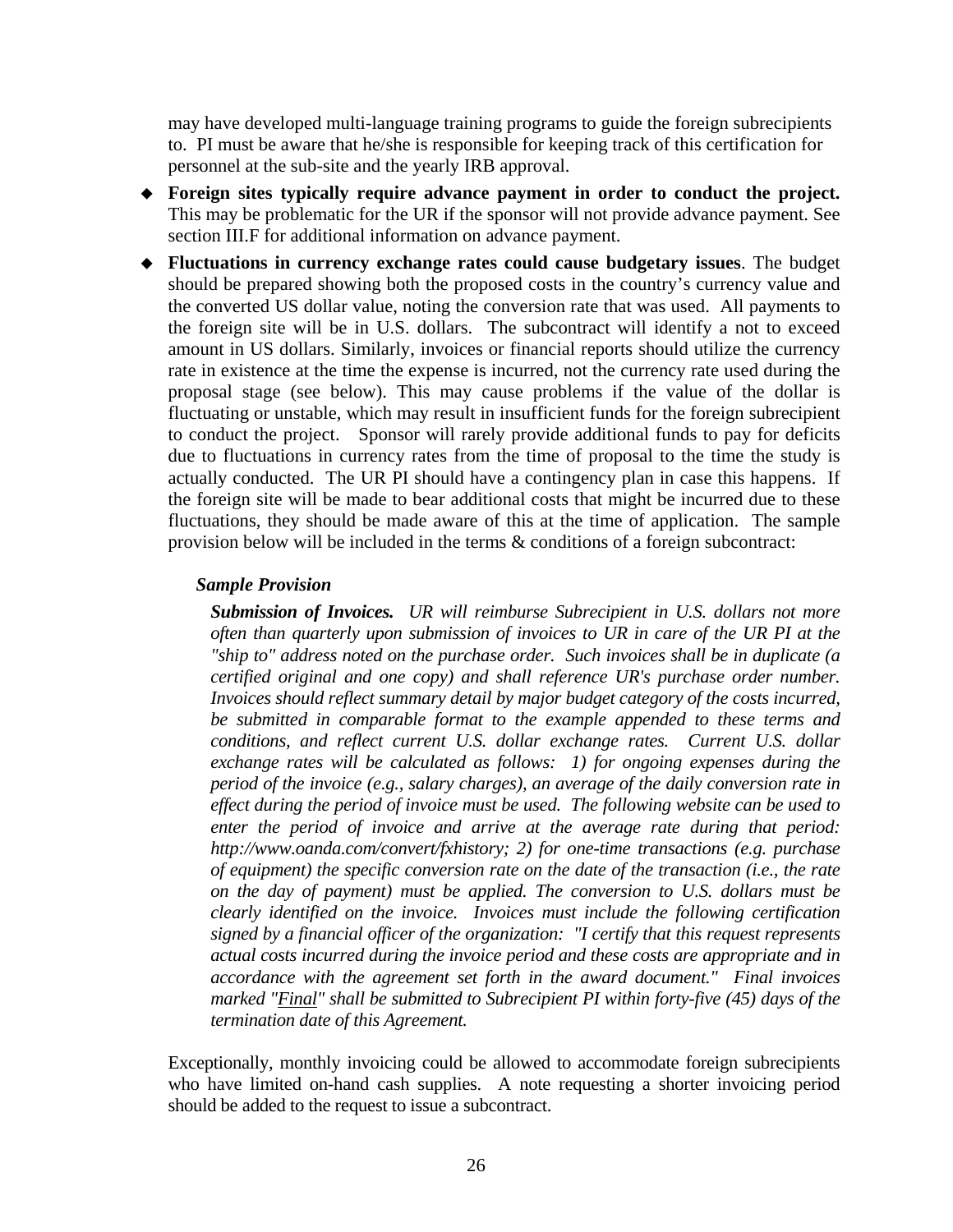- **Foreign sites may be required to submit additional documentation to verify invoices, and these requirements should be spelled out in the subaward.** The type of documentation that will be required to verify how the funds were spent will be determined with in put from ORACS. ORACS will also assist in determining if invoices should be requested on a monthly basis for closer administrative oversight as well as what back up documentation should be provided for the invoice expenditures.
- **Accounting practices in a particular foreign country may vary from accepted accounting practices in the United States.** The subrecipient agreement should be very specific with respect to accounting requirements, including identification of expenditures, reporting, and documentation required with invoices. Cost sharing expenditures by a foreign site can be especially problematic, and the agreement should itemize how cost sharing will be verified. In addition, the agreement should specify the prime recipient's and UR's right to audit, and the methods used in the event of audit.
- **How will language barrier issues be resolved for both programmatic and administrative oversight**? Are translators available and have they been budgeted for?

# **During Post-Award:**

- **Subrecipient Monitoring**: The UR PI will need to maintain a high level of oversight for programmatic, administrative and regulatory issues (e.g., human subjects, animal, and biohazard monitoring). It is the UR's responsibility to clarify and verify that the terms and conditions as well as regulatory requirements and assurances are being followed.
- **Fiscal Monitoring:** UR PI will need to develop a plan for monitoring **w**hat practices will be put in place to make sure the indirect funds are being used (as well as the direct costs) appropriately, such as hiring or paying for IBR and animal oversight, as well as for someone to verify the other assurances are in place.
- **Audit**: has a person been budgeted to conduct audits at the site?

# **D. Special Considerations for Pharmaceuticals Clinical Trials**

 At the UR Medical Center, there are a growing number of subagreements related to multicenter pharmaceutical studies for which the UR is the prime contractor. Because the payment terms must be more flexible due to the scope of work inherent in clinical trails (e.g., payment is per enrolled subject/patient), the following guidelines are appropriate:

 a) G-PO's accompanying clinical trial subagreements may be issued for the full length of the anticipated project period;

 b) G-PO's may be issued without a ceiling amount, however, it is preferable to indicate a "not-to-exceed" amount. The PI will be responsible for determining a subrecipient's enrolled patients; summary patient enrollment forms or other verifiable methods will be developed by the PI and subrecipient and approved by ORPA and ORACS. For further accounting control purposes, it may be necessary to assign a separate ledger 5 account number for subagreements associated with clinical trials.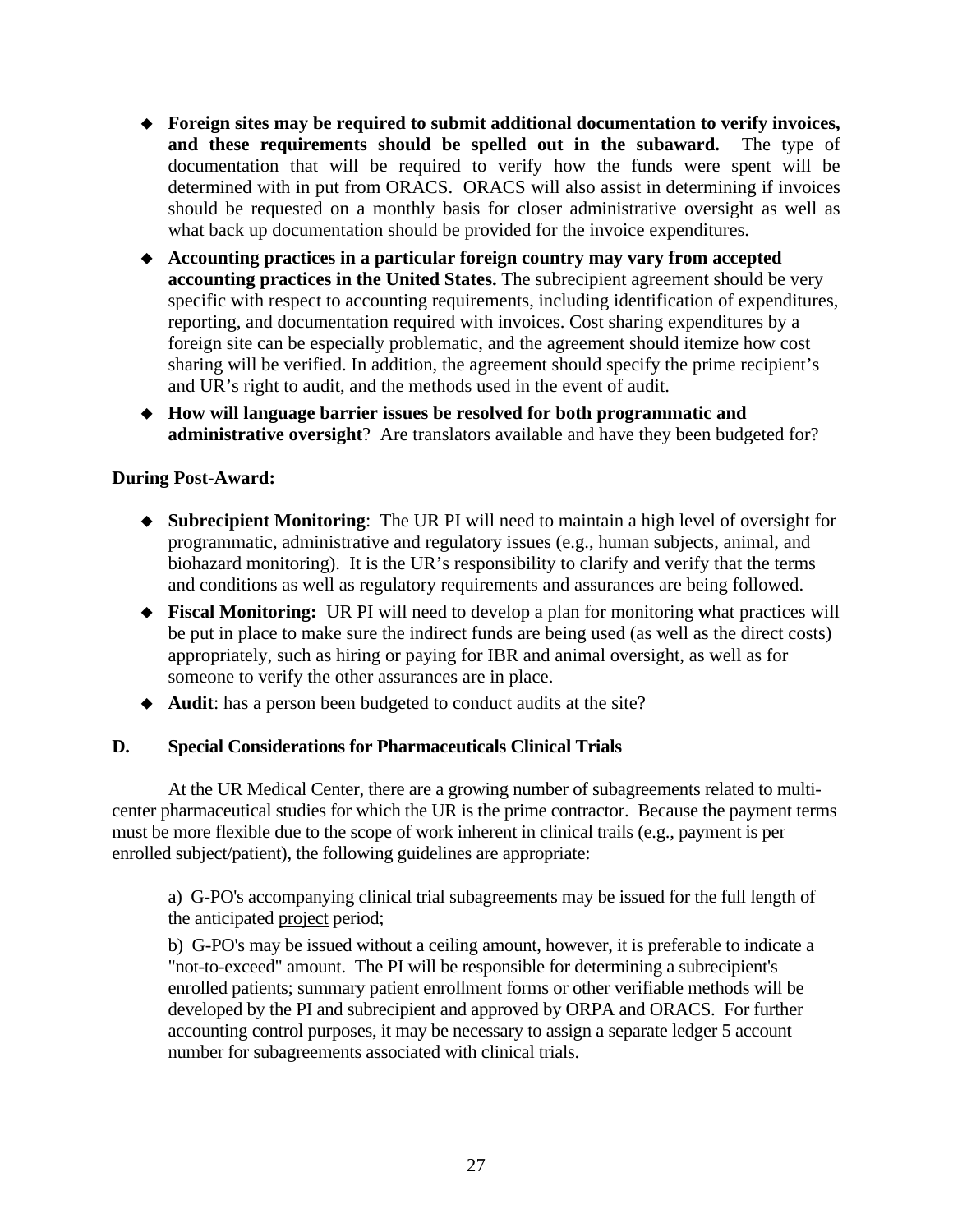If there is not a "not-to-exceed" amount indicated on the G-PO, the following clause should be noted in the terms and conditions: "Authorization by UR to release funding is contingent upon payment from the prime sponsor for Subrecipient costs. UR will not be liable for payment to Subrecipient for amount exceeding reimbursement and/or budget approval by the prime sponsor."

# **VII. SUBCONTRACTING: POST-AWARD CONSIDERATIONS**

#### **A. Establishing an Account**

 When an account is established for the prime award, subagreement funds are to be recorded in subcode 2968 on the Notice of Award (NOA). There are no exceptions to this policy as the University must be able to document, for purpose of audit, the amount of subagreement funds exempt from F&A cost recovery. Subcode 2969 is exempt from F&A cost recovery. ORACS staff has the responsibility of allocating the "first \$25,000" from each subagreement to subcode 2968 to enable the University to recover F&A costs on that portion of a subagreement. ORACS's fiscal oversight of subcontracts is discussed below.

#### **B. Assignment of G-PO Numbers**

 The issuance of G-PO numbers will mirror the issuance of UR account numbers. Normally, the same ledger 5-account number is assigned to a G-PO throughout the project period of the subagreement and the same G-PO number is retained for the project period. For NIH project or training grants or American Cancer Society grants, where it may be necessary for UR to request the sponsor for approval to carry-forward funds each year, a different account number must be issued each year. In these cases, a G-PO Subagreement Modification or FDP amendment will be issued to reflect the change in account number, purchase order number and other attachments such as a new budget or a new scope of work. The G-PO Subagreement Modification or FDP Amendment will make reference to the old G-Purchase Order number and UR account number, and state that: "All other terms and conditions of the original subcontract remain unchanged, and in full force and effect." It is also acceptable to include an additional set of terms and conditions for the benefit of the subrecipient. Subagreement amendments are further discussed below.

#### **C. Other Post-Award Considerations**

 ORPA will request verification of the subrecipient's F&A rate for the **initial year** of the subagreement in the following ways:

- $\triangleright$  For institutions not covered by OMB Circular A-133, ORPA will request verification of the rate and fringe benefits and will forward to ORACS. Any further clarification or documentation that may be required will be the responsibility of ORACS to pursue.
- $\triangleright$  Like the UR, subrecipients under federal awards are subject to the A-21 requirement that F&A is fixed for the life of the award. Normally, the F&A rate of the subrecipient should not change during the project period, unless a varying rate per year was predetermined at the time of award issuance. Subrecipients may always request less than their federally approved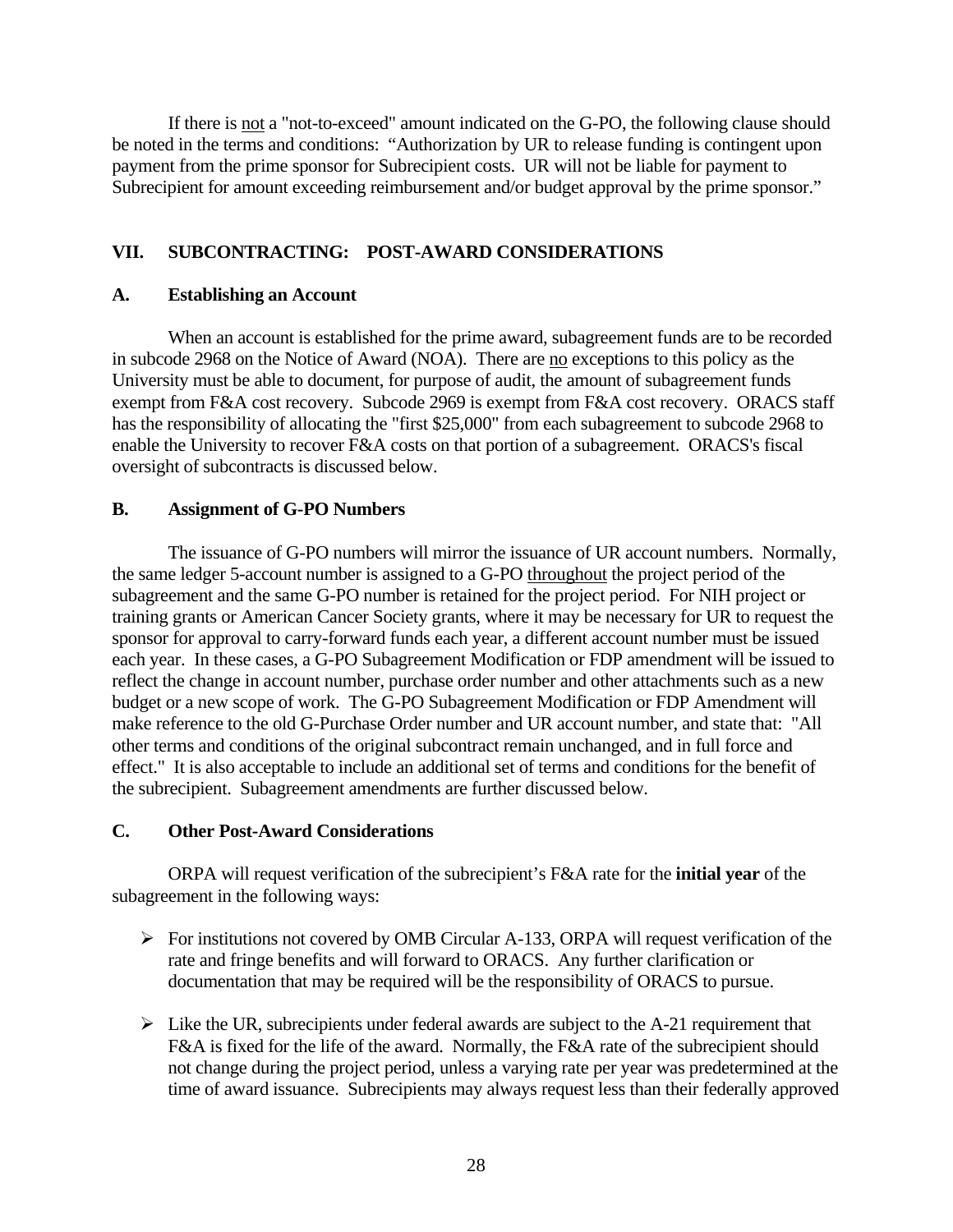rate. Provided that subrecipients certify charges on its invoice, and provided that ORACS can recalculate the F&A rate used in preparation of invoices to the rate submitted on the budget, no further verification will be required.

## **D. Monitoring Requirements under Federal Awards**

Under federal grants, the monitoring requirements of OMB Circular A-110  $(\S$  . 51) and those of OMB Circular A-133 ( $\S$  .400(d)(3)) apply. It is recommended that prime recipients stratify subrecipient awards according to the relative risk or lack of program performance to establish a "risk-based" model for conduct of monitoring. In summary, these techniques include:

- **Use of audits performed under OMB Circular A-133.** The A-133 audit is an effective tool to determine whether federal funds are being spent properly. For subrecipients who received awards from federal and federal pass thru dollars, ORACS will verify their A-133 audit reports by sending a letter requesting verification of an A-133 audit. A sample of such letter is included in [Appendix T.](http://www.rochester.edu/ORPA/manual/AppendixTa133RequestSample.pdf) If any material findings are found in the verification process, ORACS will decide if further monitoring techniques will be needed.
- **Other types of audits.** For those subrecipient organizations that are not subject to the A-133 audit, other types of audits (as agreed to in the subaward provisions) may be effective tools for monitoring. This could include limited scope audits by the prime institution's own internal audit staff.
- **Preaward techniques.** Preaward reviews, and tools, such as the Subrecipient Qualifying Questionnaire, also are effective techniques, particularly when augmented by selective post-award follow-up.
- **Financial reports.** Content and timeliness of on-going expenditure reports or invoices is a good indicator of the subrecipient's grant management system.
- **Performance reporting.** Performance reporting also provides an on-going tool for monitoring, as these reports should provide information on any deviation or delay in the agreed upon scope of work.
- **Documentation of routine contact.** Ongoing correspondence between the prime recipient's and subrecipient's investigators, sponsored programs offices, and financial offices is another tool used in monitoring.
- **Site Visits**. Site visits also may be used as a tool for monitoring, primarily as a means of verifying information obtained by the other techniques and predominantly, by Principal Investigators when conducting collaborative visits with subrecipients. However, site visits are suggested as a monitoring tool in the Compliance Supplement, and prime recipients may use them as last resort in problematic cases.

# **E. Technical Monitoring**

 As prime grantee, the UR bears the ultimate responsibility for the conduct and completion of a project. Annual progress reports should be requested by the UR PI and discussed with the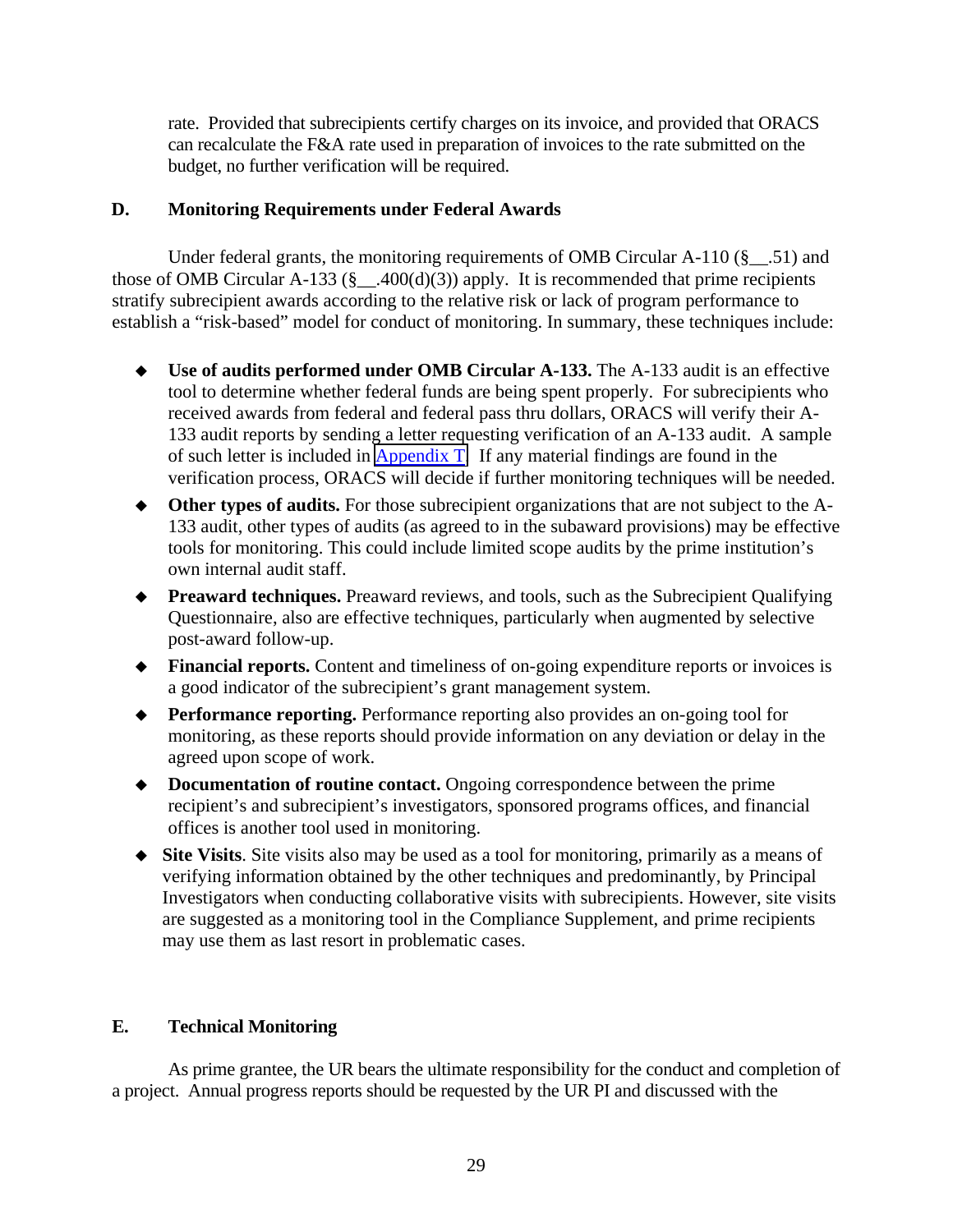subcontractor as needed. The progress report should include, if applicable, updated Other Support pages, proof of current IRB or IACUC approval, and a detailed budget for the upcoming year. It is the responsibility of the UR PI to ensure the relevant performance of the Subrecipient, under federal and non-federal awards. The UR has the responsibility to notify the sponsor if any lack of performance on behalf of the subrecipient will have a significant (unanticipated) impact on the scope of the funding. The subagreement progress report is usually incorporated in the overall progress report submitted by the UR to the sponsor. ORPA may be responsible for collecting other reports from the subcontractor, as required by the terms and conditions. For instance, interim invention reports may be required under Federal prime awards, and small business subcontracting reports are required for subagreements exceeding \$500,000 under Federal contracts.

# **F. Fiscal Monitoring**

 The UR PI and the designated CLASP-certified administrator should approve subcontractor invoices and submit them to ORACS. The UR PI's review indicates that the invoice is in line with the technical performance of the subrecipient. Invoices are reviewed for accuracy and for compliance with the terms of the subaward. The process for fiscal monitoring is detailed below:

# UR Department:

1. The invoice is reviewed to determine that the requested payment falls within the subaward dates.

 2. If the dates do not fall within the subaward period or if the total amount invoiced exceeds the total amount on the subcontract, the invoice cannot be processed. The department should contact the subawardee to seek clarification. If a Modification/Amendment or a new subagreement is needed, ORPA should then be contacted. The invoice will be held until proper paperwork is in place.

 3. If the invoice meets the criteria of conditions #1 and #2, the current monthly activity is then verified for correctness and all prior and cumulative amounts must match.

 4. The invoice is reviewed to determine if the expenses are in accordance with the terms and format prescribed in the subaward documents. If there are any unusual charges or changes appearing on the invoice, the department will contact the subawardee for clarification. Any irregularities that are not satisfactorily resolved will be discussed with the PI.

 5. The invoice must be signed and dated by the Principal Investigator (PI) or a designated CLASP-certified administrator. The signature indicates that the invoice has been reviewed and that the payment requested is appropriate in accordance with the agreements set forth in the proposal and award documents.

 6. If a subrecipient has not submitted an invoice six (6) months into a budget period the department will contact the subrecipient and request an update. The timely submission of subreceipient invoices can be a problem in closing out accounts and submitting financial status reports to sponsors, and is an area that requires monitoring.

 7. Original invoices are forwarded to ORACS (ORACS does not accept faxed or emailed invoices).

# ORACS: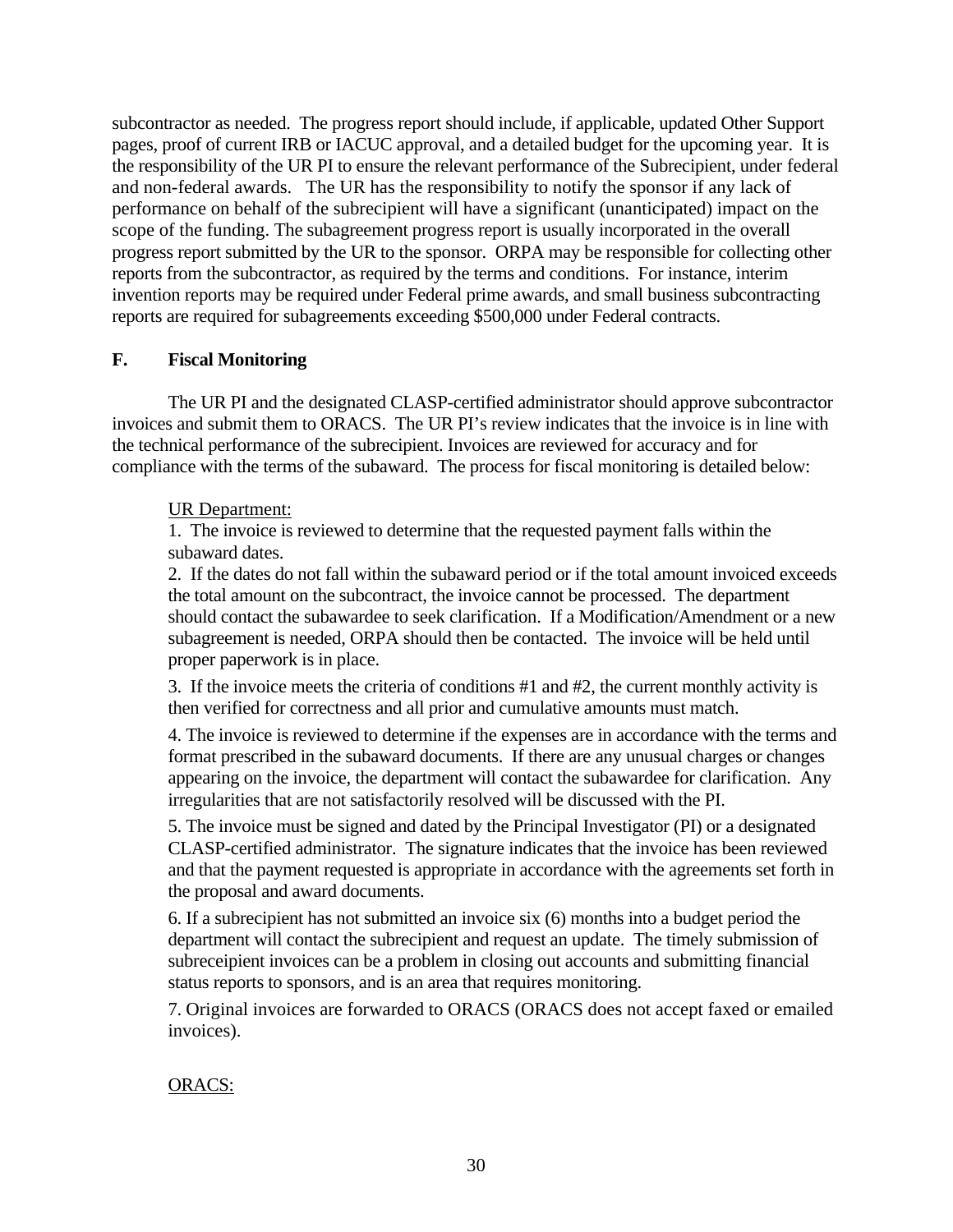1. Once the invoice is reviewed and approved by the UR department, ORACS reviews the following items:

- Agreement reference numbers or purchase order numbers are not missing.
- The time period of the expenditures is specified. The dates need to be within the period of the PO.
- The principal investigator or the designated CLASP-certified administrator has approved the invoice in writing.
- The invoice (current and/or cumulative costs) adds up correctly.
- The invoice is sequential (either number or time period), this could indicate invoices are missing.
- The cumulative total expenses do not exceed the authorized amount.
- In a cost reimbursable situation, the invoice is not against "budget" (i.e., dividing the budget by the number of budget months and invoicing against that amount) but is actual costs.
- The invoice is an original, not a copy.
- An original signature and certification by an authorized financial officer from the subrecipient is on the invoice.
- The final invoice is marked final. Note that an invoice marked "final" is required at the end of the project period not the budget year. If the grant gets a new account number each year and consequently, the subcontract gets a new PO number each year, the last invoice at the end of the budget year is not the final. For clarification purposes, the invoice at the end of a budget year could be marked "final for this budget year".
- The F&A calculation is verified.
- Check for cost sharing commitments if mandatory.

2. An internal summary sheet is used to record the current and cumulative amounts that have been invoiced and paid against each PO/subagreement. The cumulative amount invoiced is matched against the total amount awarded on the subcontract.

 3. The internal summary sheet and the invoice are reviewed to determine whether the current payment will be subject to UR F&A charges and assure that the proper ledger subcode is assigned. Subcode 2968 is used for the first \$25,000 of expense on each new project period. Subcode 2969 is for payments that are above \$25,000 (if applicable). Subcode 2967 may be used in special circumstances.

 4. Once the invoice is accepted for payment, it is stamped with the approval stamp. The ORACS reviewer will put his or her initials and the date on the line indicated. If a copy of the invoice is to be returned to the payee, this must also be indicated.

 5. A copy of the invoice is made for ORACS' file. The original invoice is sent to Accounts Payable for processing.

- 6. Final invoices will not be processed until all terms of the subaward have been completed.
- 7. Findings from post-award audit will be acted on in compliance with Circular A-133.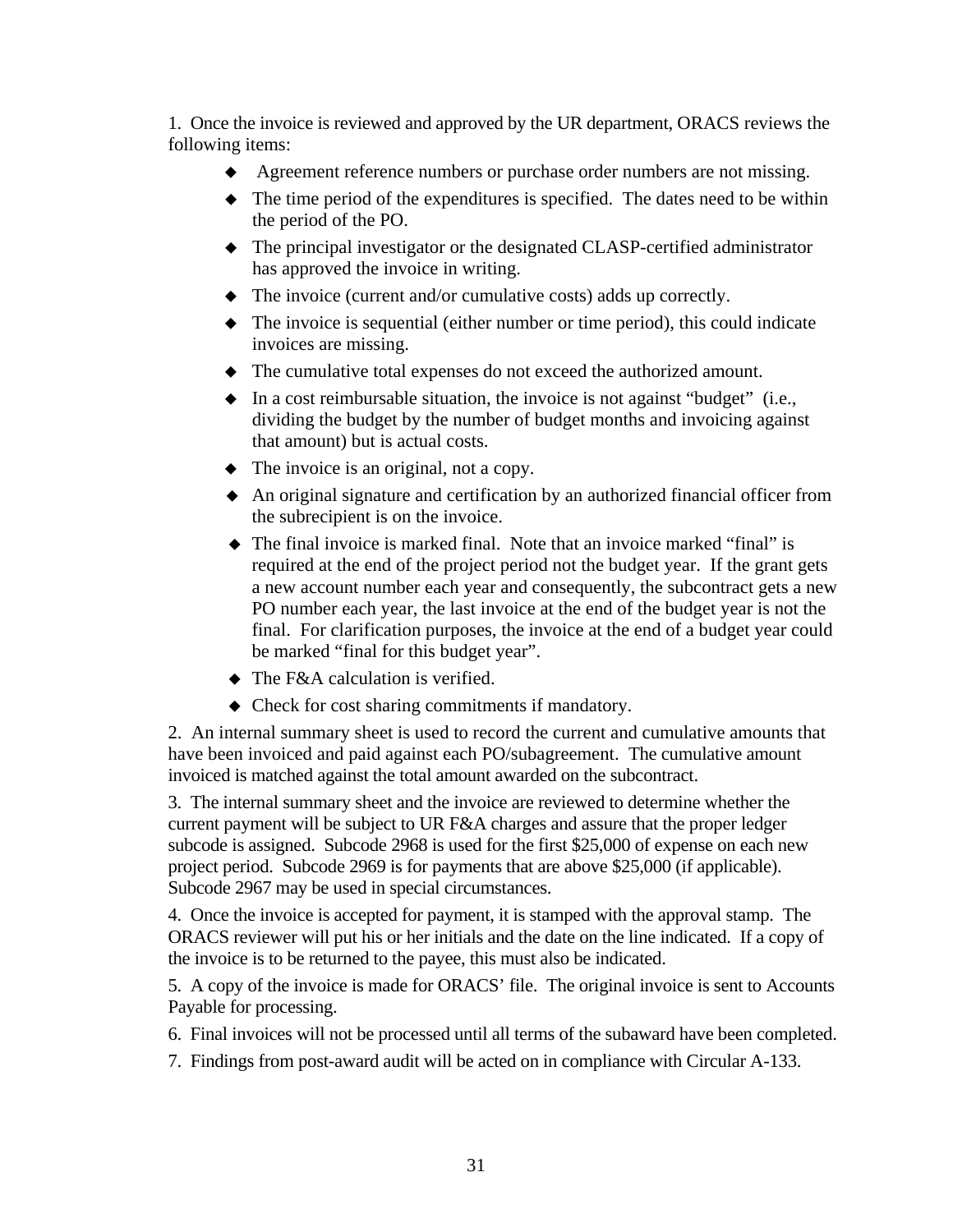8. Active subawards are maintained in a separate area within ORACS. Once the subaward has been terminated and all activity completed, the subaward records are transferred to the appropriate account file.

**While some of these are seemingly insignificant issues, errors or omissions will delay payment and are troublesome for both the UR and subrecipient. In some cost reimbursable cases, reimbursement for the subcontract from the sponsor will occur only after the prime recipient invoices for those expenses. Therefore, incomplete or incorrect subrecipient invoices create issues for all parties.** 

## **G. Mandatory Cost Sharing**

Mandatory cost sharing by the subrecipient may require additional documentation in order to verify the cost-shared expenditures, as stipulated by the terms of the subrecipient agreement and sponsor requirements. In all cases, a statement that certifies the value of the costshared services to the project should be made and signed by a person with knowledge of the project and in a position to verify official financial information for the subrecipient. Institutions that are not institutions of higher education may not readily understand the requirement and expectations of documenting cost sharing. The UR has developed a certification that can aid subrecipients in documenting and certifying to cost shared expenses. The  $3<sup>rd</sup>$  Party Post-Award Cost Sharing Form can be found at<http://www.rochester.edu/ORPA/Forms/151form.pdf>or at [Appendix U.](http://www.rochester.edu/ORPA/manual/AppendixUpostawardThirdPartyCS.pdf) As noted in Section III.F, voluntary cost sharing does not require any additional documentation, and tracking is the responsibility of the subrecipient.

## **H. Subagreement G-PO Modifications and FDP Amendments**

 It may be necessary during the course of a subagreement to change one or several terms or conditions of award. Some changes, such as a change in the statement of work, rebudgeting, substitution of the subrecipient's project director, or no-cost extensions may require sponsor approval before a subagreement modification may be issued. The subrecipient's authorized official submits the request for the change to the UR's principal investigator and ORPA. If required, ORPA and UR PI will obtain approval from the sponsor. This request typically will be in writing, and it may append the request from the subrecipient. . Only after approval is the amendment or modification to the agreement issued. It is ORPA's responsibility to determine whether approval for the modification is required under the terms of the sponsor's award. Any request from the subrecipient to ORPA should be sent to the UR PI for approval if he/she has not approved it already.

 ORPA is also responsible for including applicable revisions to sponsor requirements in any subagreement amendments. In the case of federal sponsors, requirements may vary with annual appropriation bills.

 As yearly awards are issued by the sponsor, the ORPA Support Staff will send a standard email to the department contact inquiring about the subrecipient's performance and request a detailed budget for the new year. This will provide an opportunity for the PI's to reflect on the work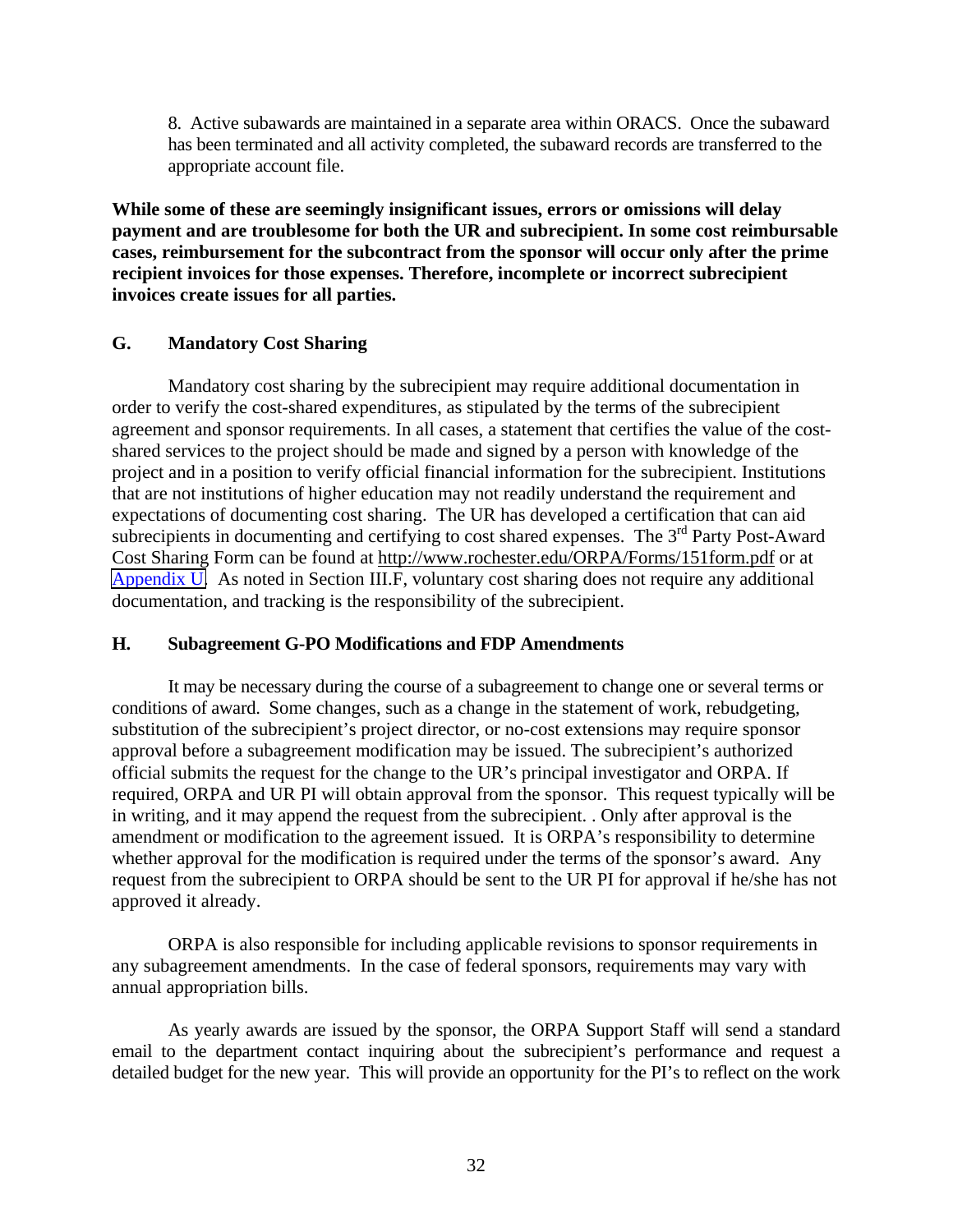performed by the subrecipient and report any issues they might have experienced. It will also allow ORPA to issue yearly G-PO Modifications or FDP Amendments in a timely fashion.

 Note however that when a no-cost extension is approved on the UR prime grant, this will not trigger an automatic extension of the subcontract. It will be the PI or the designated department administrator's responsibility, to notify ORPA that an amendment needs to be issued to extend the subcontract as well.

Preparing a G-PO Modification or a FDP Amendment. Normally, the terms and conditions for a subagreement remain fixed for the duration of the project period. Changes to the subagreement such as time extensions, additional funds or the like are implemented by issuing a Subagreement Modification to the G-PO or an Amendment to the FDP agreement. The G-PO Modification will reference, if applicable, changes to the project period, the dollar amount, the G-PO and UR account numbers; examples of G-PO Modifications are attached as  $\Delta$ ppendix V (with carryover) and [W \(](http://www.rochester.edu/ORPA/manual/AppendixWgpoChangeOrderWOcarryforward.pdf)w/o carryover) and FDP Amendments can be found at Appendix [O](http://www.rochester.edu/ORPA/manual/AppendixOfdpAmendmentCarryforward.pdf) and [P.](http://www.rochester.edu/ORPA/manual/AppendixPfdpAmendmentWOcarryforward.pdf) Any other changes to the original subagreement (such as the budget and/or scope of work) or the original terms & conditions will also be noted on the Modification/Amendment. If no changes to the terms & conditions, the Modification/Amendment should indicate that: "All other terms and conditions of the original subagreement remain unchanged and in full force and effect." Note that Modifications or Amendments authorizing an increase in budget must have a revised budget attached, unless the budget is on a per patient basis and this rate has not changed. If any of the original terms have changed, these should be referenced and appended to the Modification or Amendment. The appendices attached to the Modification or Amendment should refer back to the original G-PO subagreement or FDP subaward; a second year budget would therefore be labeled Attachment B-1 or Amendment 1. Similarly, the first amendment to the workscope would be Attachment A-1 and again Amendment 1 if FDP subaward. The procedure for mailing and obtaining approvals is identical to that of the original purchase order. The Modification or Amendment is the vehicle that states the changes to the initial subagreement and provides signature approvals for both parties.

Final Year Modification/Amendment. When issuing the G-PO Modification or the FDP Amendment for the final year of the subaward, ORPA will check the "Final Year" box at the bottom of the Modification or Amendment and attach the Closeout Certification Form found in [Appendix X](http://www.rochester.edu/ORPA/manual/AppendixXCloseoutCertification.pdf) (see Section VIII for Closeout process). If applicable, the ORPA RA will mark what closeout forms and/or certifications are needed from the Subrecipient.

#### **I. Early Termination**

Early termination of a subrecipient agreement may occur for a number of reasons, all of which may be problematic. Among the reasons for early termination are

- (1) failure of the subrecipient to perform;
- (2) relocation or illness of the subrecipient's principal investigator; or
- (3) termination by the project's sponsor.

The subrecipient agreement must authorize early termination and specify the conditions. With regard to failure to perform, the UR's principal investigator and/or ORPA should have been documenting lack of progress by the subrecipient and recorded communications with and efforts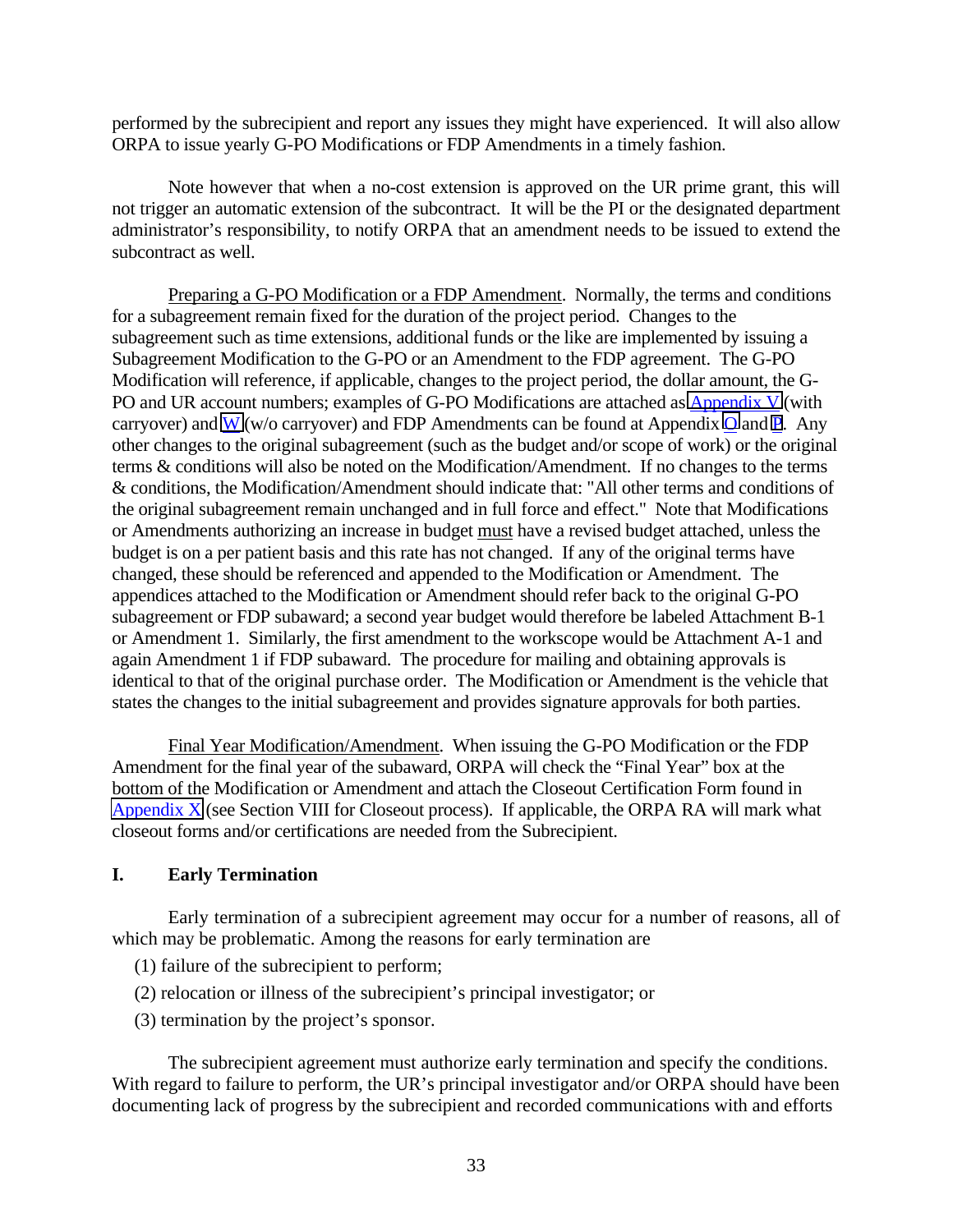to correct the situation. Even with ample documentation and clearly defined terms, this decision should be made carefully. Other solutions should be considered as well, such as requesting the sponsor to extend the project to allow for sufficient progress.

If the sponsor terminates the project, the UR has the responsibility to represent the subrecipient's interests towards a fair and orderly closeout and settlement. The subagreement provisions should allow for payment of all non-cancelable costs, if applicable, prior to the date of termination, if this is consistent with the prime award. In early termination, the sponsor usually still requires the submission of all reports. Therefore, closeout procedures will be very similar, if not identical, to the procedures followed if the project continued to the projected termination date.

# **VIII. CLOSE-OUT PROCEDURES FOR SUBAGREEMENTS (does not include clinical trials)**

Before a final invoice can be paid, the UR PI must certify that all technical reports and /or deliverables have been received and that the Subrecipient has fulfilled its obligations. Depending on who the prime sponsor is, the Subrecipient might also have to provide additional documentation.

# *What is a final invoice?*

A final invoice is required at the end of the grant/contract project period, not at the end of a budget year. Even if the grant or contract and consequently, the subaward, requires a new account/PO number each year, a final invoice is processed only at the end of the project period (whether it be a two year grant or a five year grant).

- $\triangleright$  A final invoice indicates that all work done by the Subrecipient is complete and all deliverables, whether it be a final report, case report forms, analyzed data, publication, reagents or any other item, have been received by the UR PI.
- $\triangleright$  Depending on the terms & conditions contained in the subaward, the Subrecipient has a certain number of days to submit a final invoice (usually, we require 45 days from the end of the subcontract project period). This will usually require the Subrecipient to proceed with a financial close out of their internal account.

Once the PI/department receives a final invoice, the following steps must be followed:

- 1) The PI or designated department administrator will review the last Modification/Amendment issued to the Subrecipient. As noted in section VII.I. above, the ORPA RA will have attached a Closeout Certification Form to that final amendment. The Closeout Certification Form will identify if any forms or certifications are needed from the Subrecipient. If any additional forms are needed, they will be attached to the Certification Form.
- 2) If any items in the Subrecipient section of the Closeout Certification Form are checked, and the Subrecipient does not submit the required forms with the final invoice, the department will send the Certification Form and any other attached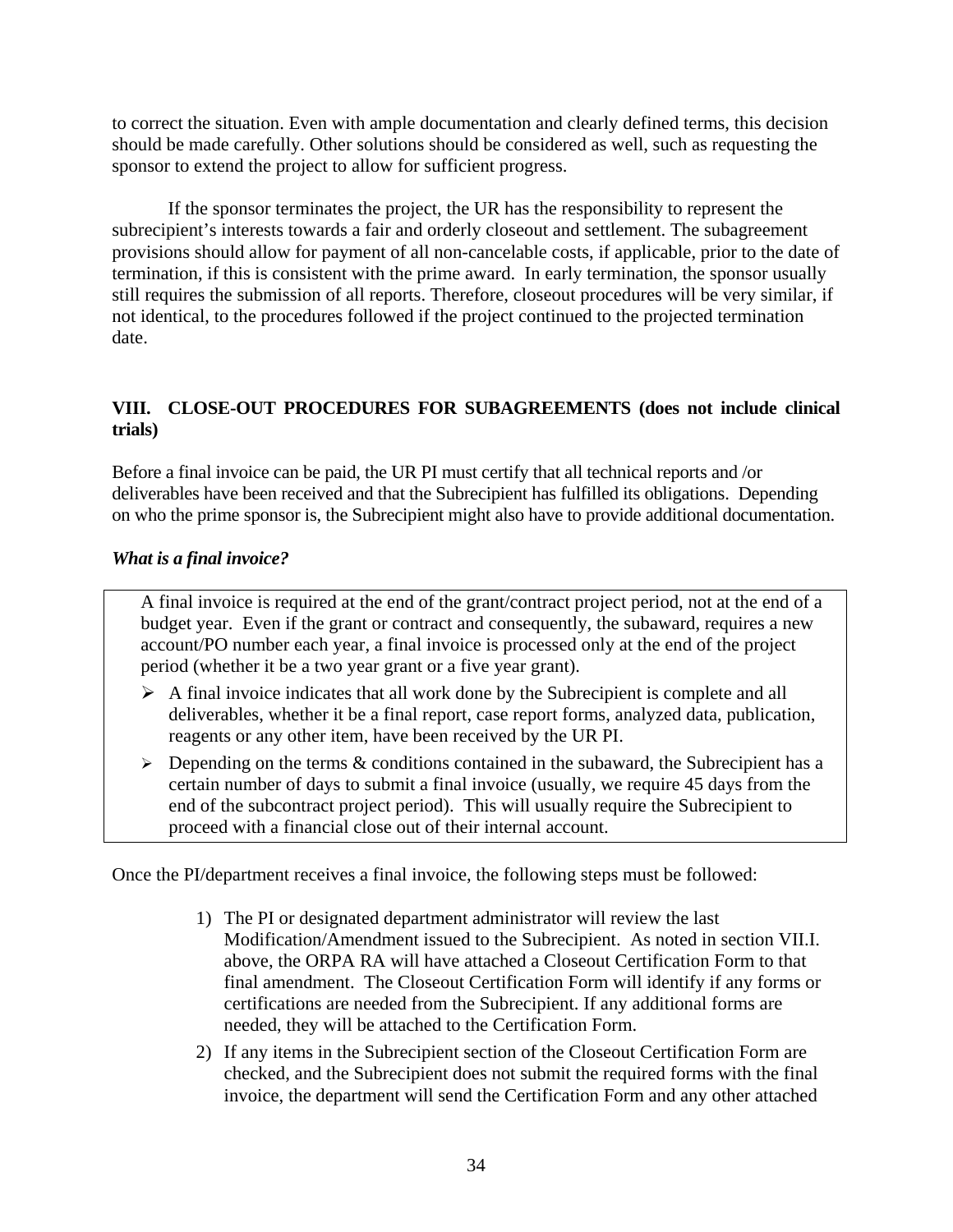form (s) to the Subrecipient for completion. The Subrecipient will be instructed to return all forms to the department. When the department receives the forms, the PI will sign the UR PI section of the Closeout Certification Form and certify that he or she has received all deliverables and approves the payment of the final invoice.

- 3) If no item is checked in the Subrecipient section, the UR PI can proceed with his or her certification.
- 4) The completed Closeout Certification Form and any other applicable forms must be attached to the final invoice and sent to ORACS for processing. The department will also send a copy of all forms to ORPA. ORACS will review the "Final Year" Modification/Amendment to ensure that all required forms have been submitted and proceed with the payment of the invoice. The ORPA RA will review the file, within 2 weeks of receiving the forms to ascertain that nothing else is required and will contact the PI or designated department administrator and ORACS, only if additional information is needed from the Subrecipient.

If a final invoice is received by ORACS without the Closeout Certification Form, they will return the invoice to the department with a copy of the form (that was attached to the "final year" Modification/Amendment) for completion.

## **TABLE OF CONTENTS - APPENDICES**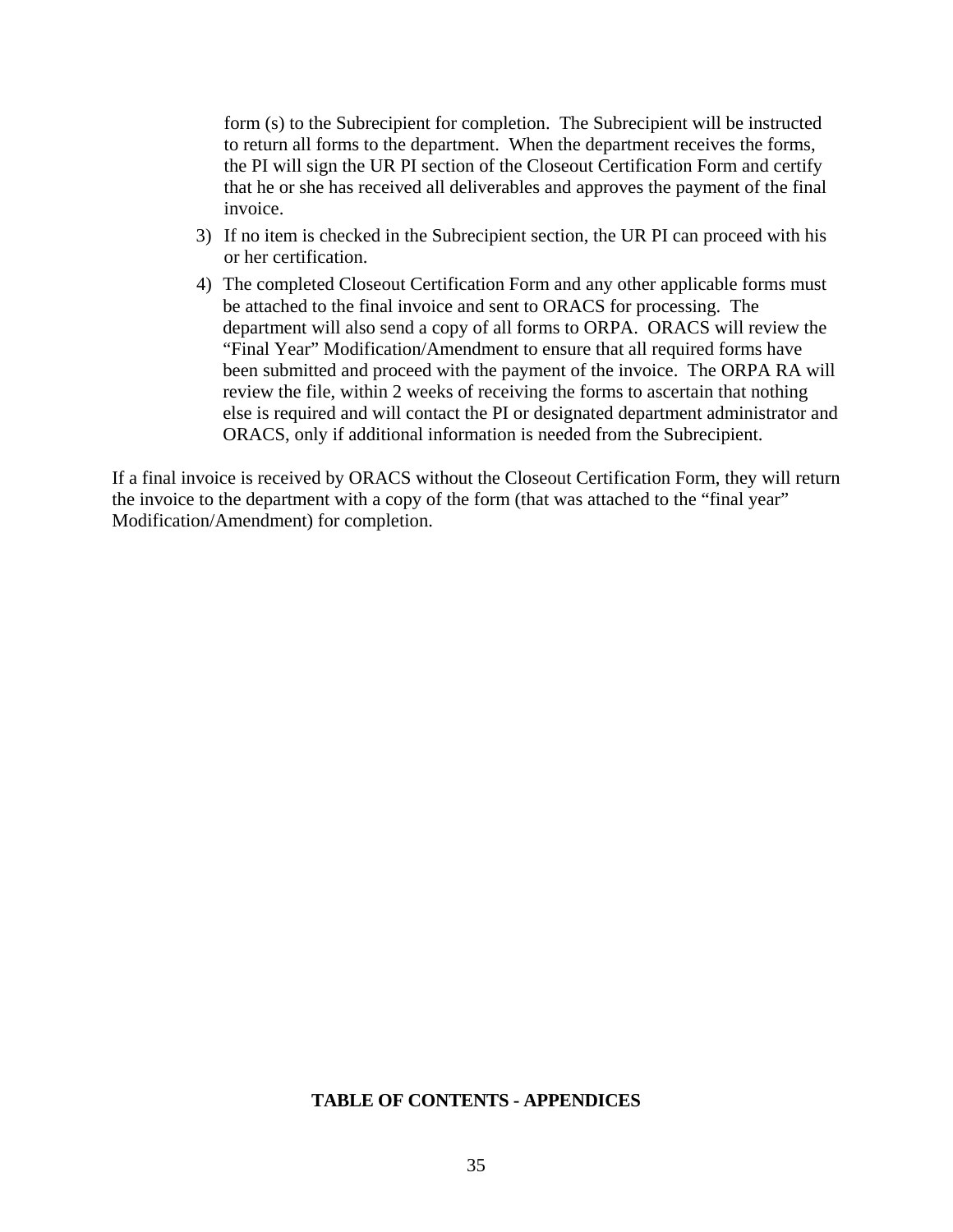# **Reference Manual**

| <b>Appendix A</b>                  | Contract Pricing Proposal Cover Sheet (Form 1411)         | page 8       |
|------------------------------------|-----------------------------------------------------------|--------------|
| <b>Appendix B</b>                  | Pre-Award Third Party Cost Sharing Form                   | page 10      |
| <b>Appendix C</b>                  | Request to Issue a Subcontract (Form 122)                 | page 11      |
| <b>Appendix D</b>                  | Pre-Qualifying Questionnaire                              | page 11 & 23 |
| <b>Appendix E</b>                  | <b>Subagreement Information Sheet</b>                     | page 13      |
| <b>Appendix F</b>                  | Certificate of Current Cost or Pricing Date               | page 13      |
| <b>Appendix G</b>                  | <b>Standard Invoice Format</b>                            | page 15      |
| <b>Appendix H</b>                  | Invoice Format when Mandatory Cost-Sharing                | page 15      |
| <b>Appendix I</b>                  | Invoice Format when Foreign Subrecipient                  | page 15      |
| <b>Appendix J</b>                  | Non-FDP/GPO subagreement template (with carryover)        | page 17      |
| <b>Appendix K</b>                  | Non-FDP/GPO subagreement template (w/o carryover)         | page 17      |
| <b>Appendix L</b>                  | Sub-monitoring responsibility letter to PI and Department | page 18      |
| <b>Appendix M</b>                  | FDP subagreement template (with carryover)                | page 19      |
| <b>Appendix N</b>                  | FDP subagreement template (w/o carryover)                 | page 19      |
| <b>Appendix O</b>                  | FDP subagreement amendment template (with carryover)      | page 19 & 33 |
| <b>Appendix P</b>                  | FDP subagreement amendment template (w/o carryover)       | page 19 & 33 |
| <b>Appendix Q</b>                  | Worksheet for determination of F&A and FB rates           | page 23      |
| <b>Appendix R</b>                  | Flowdown requirements for foreign sites                   | page 24      |
| <b>Appendix S</b><br>(to be added) | Pre-qualifying questionnaire for foreign sites            | page 24      |
| <b>Appendix T</b>                  | Sample letter requesting A-133 audit verification         | page 29      |
| <b>Appendix U</b>                  | Post-Award Third Party Post-Award Cost Sharing Form       | page 32      |